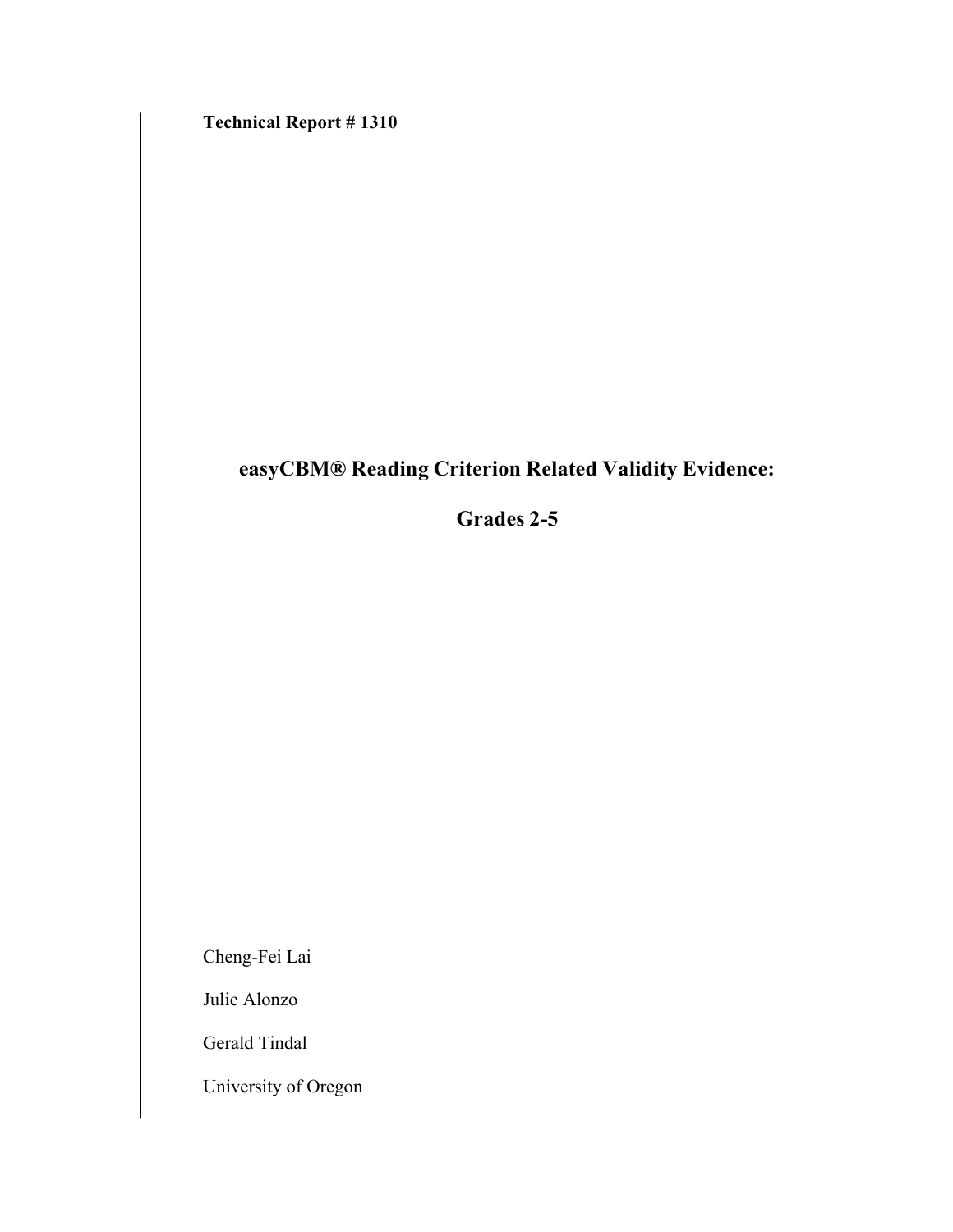

Published by

Behavioral Research and Teaching University of Oregon • 175 Education 5262 University of Oregon • Eugene, OR 97403-5262 Phone: 541-346-3535 • Fax: 541-346-5689 http://brt.uoregon.edu

Note: Funds for this data set used to generate this report come from a federal grant awarded to the UO from Reliability and Validity Evidence for Progress Measures in Reading, U.S. Department of Education: *Institute for Education Sciences (*PR/Award # R324A100014funded from June 2010 - June 2014).

Copyright © 2013. Behavioral Research and Teaching. All rights reserved. This publication, or parts thereof, may not be used or reproduced in any manner without written permission.

The University of Oregon is committed to the policy that all persons shall have equal access to its programs, facilities, and employment without regard to race, color, creed, religion, national origin, sex, age, marital status, disability, public assistance status, veteran status, or sexual orientation. This document is available in alternative formats upon request.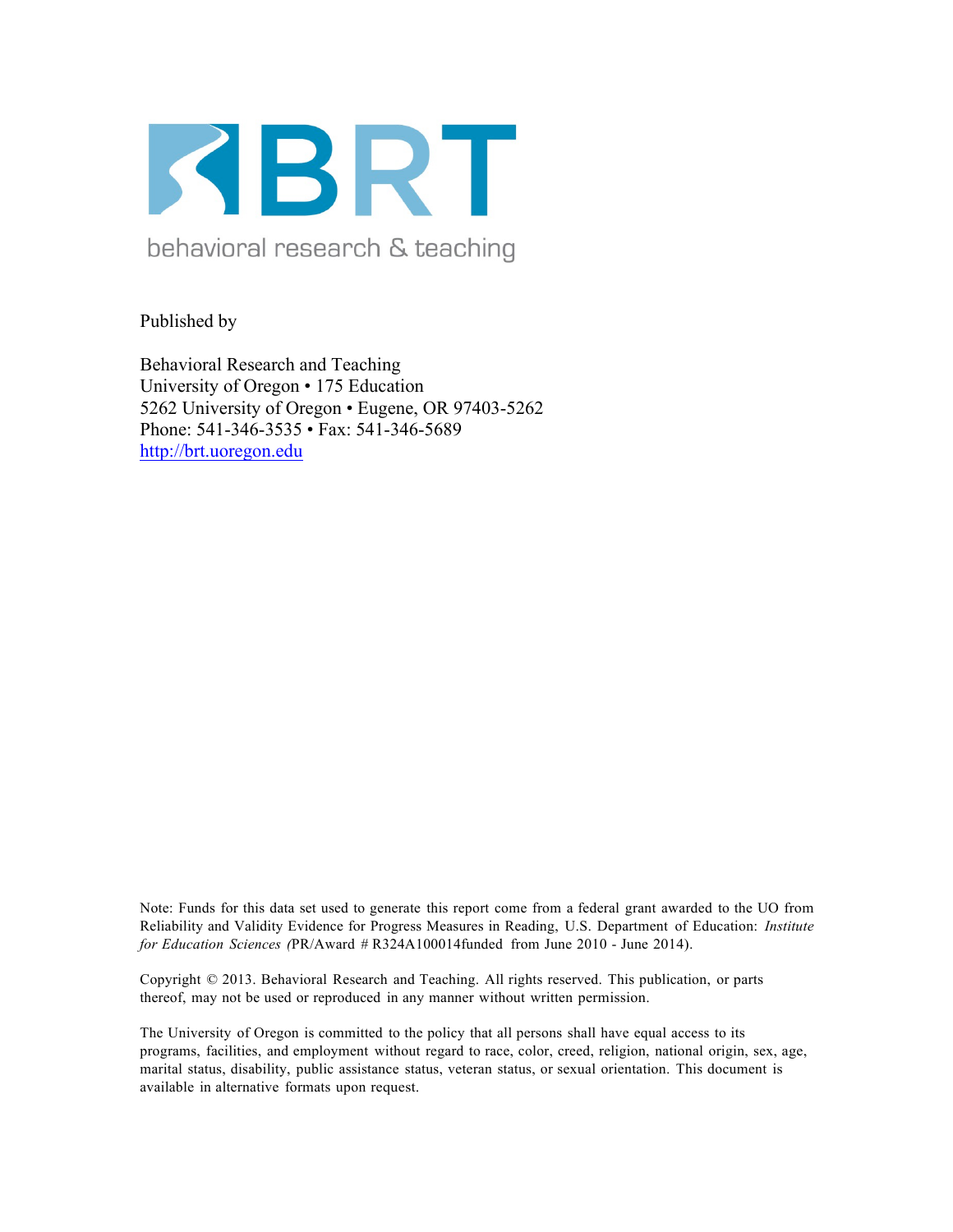#### Abstract

In this technical report, we present the results of a study to gather criterion-related evidence for Grade 2-5 easyCBM® reading measures. We used correlations to examine the relation between the easyCBM® measures and other published measures with known reliability and validity evidence, including the Gates-MacGinitie Reading Tests and the Dynamic Indicators of Basic Early Literacy Skills (DIBELS). Across grades, the correlation between easyCBM® vocabulary and comprehension-based measures and comparator measures ranged from low to moderate  $(r_s = .39 - .76)$ , and the correlation between the easyCBM® fluency-based measures and DIBELS ORF was consistently strong  $(r > .80)$ .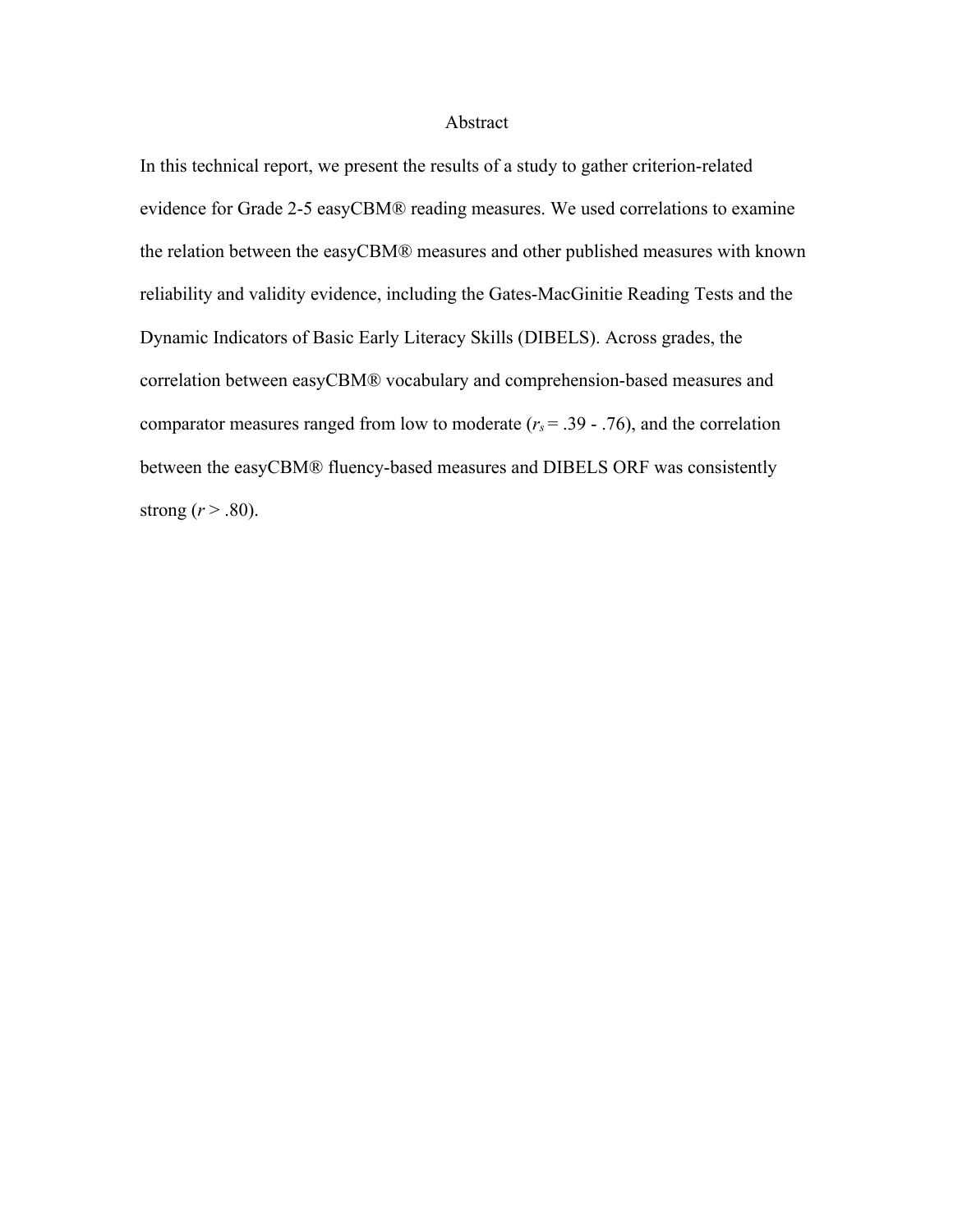#### **easyCBM® Reading Criterion Related Validity Evidence: Grades 2-5**

In this report, we present the results of a criterion validity study examining the relation between easyCBM® reading measures with comparator measures for use with students in Grades 2-5. Using correlation analyses, we examined the relation between easyCBM® Vocabulary, Common Core State Standards reading (CCSS), Multiple Choice Reading Comprehension (MCRC), and the Gates-MacGinitie Reading Comprehension and Vocabulary tests and easyCBM® Passage Reading Fluency (PRF) measures and the Dynamic Indicators of Basic Early Literacy Skills (DIBELS) Oral Reading Fluency (ORF) measures.

#### **The easyCBM® Progress Monitoring Assessments**

The online easyCBM® progress monitoring assessment system, launched in September 2006 as part of a *Model Demonstration Center on Progress Monitoring* funded by the Office of Special Education Programs (OSEP). At the time this technical report was published, the assessment system was used by over 325,000 educators, representing over 2.3 million students, with accounts from every US state. Over 17.4 million easyCBM® tests have been taken since the system was first made available in the fall of 2006. The system provides both universal screener assessments for fall, winter, and spring administration and multiple alternate forms of a variety of progress monitoring measures designed for use in K-8 school settings.

As part of Response to Intervention (RTI) initiatives, schools need technically-adequate measures for monitoring progress. Given the increasing popularity of the easyCBM® system, it is imperative that a thorough analysis of the measures' technical adequacy be conducted and the results shared with research and practitioner communities. This report addresses that need directly, providing criterion validity evidence supporting the use of the easyCBM® reading assessments.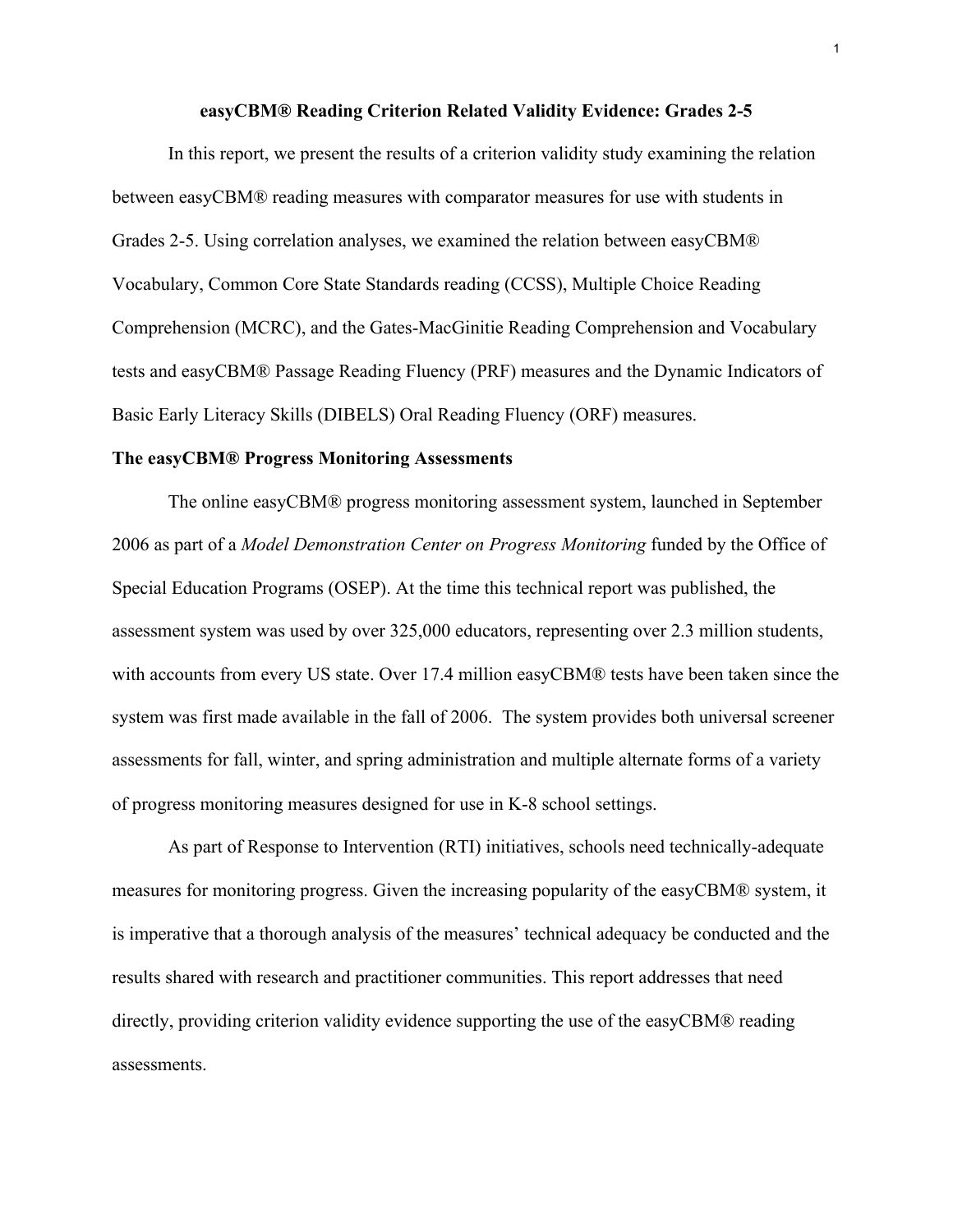#### **Methods**

#### **Setting and Subjects**

Data came from a convenience sample of students from ten schools in an Oregon school district that uses easyCBM® reading measures as part of its Response to Intervention (RTI) model. This study was conducted in January 2013, with the initial duration of the study extended from one month to 1.5 months, due to an unexpected severe flu season, which caused a high absenteeism rate. At the beginning of the study, a total of 1017 students from grade 2 (*n*=240), grade 3 (*n*=311), grade 4 (*n*=247), and grade 5 (*n*=219) were recruited. As a result of the high absenteeism rate, the final sample consisted of 204  $2<sup>nd</sup>$ -grade students, 288  $3<sup>rd</sup>$ -grade students, 184  $4<sup>th</sup>$ -grade students, and 206  $5<sup>th</sup>$ -grade students. No demographic information was collected in this study.

#### **Data Collection**

In all, 27 teachers participated in this study. Before the study started, the study's project coordinator hand-delivered the paper-pencil version of the testing materials for the study. Teachers received a packet of materials that include the testing materials and administration instructions for the paper-pencil and online measures. When the study was completed, the coordinator picked up the completed materials from the schools. Once data collection was complete, each participating teacher was compensated \$150 to be used for classroom supplies for their assistance in the study.

#### **Measures**

We first describe the easyCBM® reading measures for grades 2-5, followed by the comparator measures. Additional validity information about the easyCBM® reading assessments can be found in Sáez et al. (2010) and Jamgochian et al. (2010) and reliability information in Lai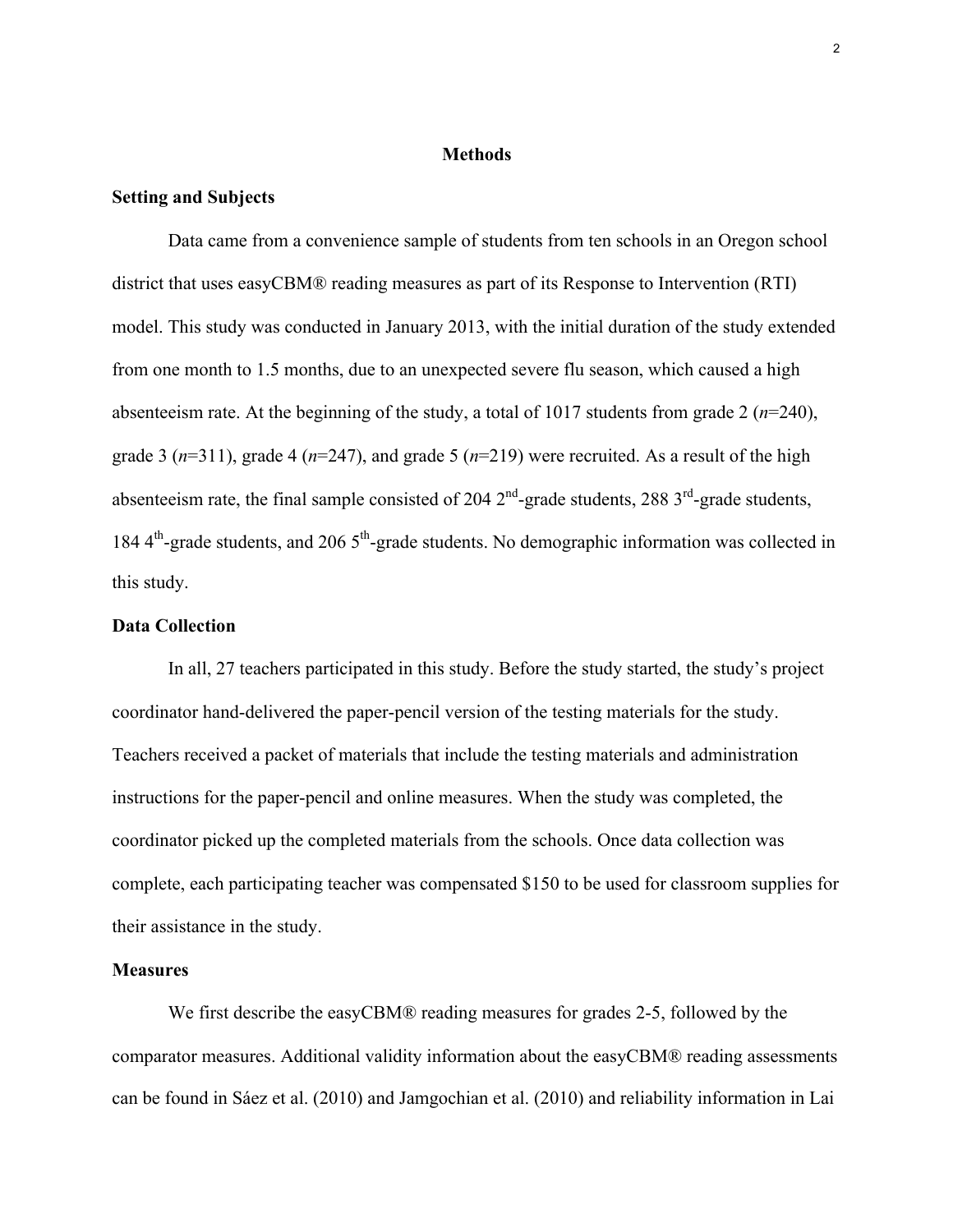et al. (2012a, 2012b), Park et al. (2012a, 2012b), and Alonzo and Tindal (2009). Although all of the easyCBM® reading measures examined in this study (except for the fluency measure) are available as both computer-based and paper-pencil measures, the paper-pencil version of the Progress Monitoring measures were used for the study for logistical reasons.

#### **easyCBM® Reading Measures**

**Vocabulary measures.** The easyCBM® vocabulary measures are designed to be group administered by computer, with automatic recording and scoring of student responses, or groupadministered on paper, with student responses later entered into the computer for scoring. The Oregon State Standards provided the basis for item creation during the development of the vocabulary measures. Each question is comprised of a sentence in which the target vocabulary word is bolded, and three possible answers: the correct answer and two incorrect but plausible distracters. There are a total of 12 points possible for the vocabulary measures in grade two and 20 points possible for the vocabulary measures in grades three through five. Students earn one point for every question they answer correctly. Form 10 of each grades' Vocabulary progress monitoring measures was used in this study.

**Common Core State Standards reading (CCSS) measures.** These group-administered assessments are designed to address the Common Core State Standards for reading in Literature, Informational Text, and Literacy in Science and Technical Subjects (retrieved May 15, 2013 from http://www.corestandards.org/). Students read four texts in the form of stories, short dramas, poetry, and non-fiction prose (text words length increases over grades) and one technical text (e.g. directions, forms, and information displayed in graphs, charts, or maps). Students then answer five multiple choice questions based on the text, for a total of 25 questions across each form of the CCSS reading measure. Each question is comprised of the question stem and three possible answers: the correct answer and two incorrect but plausible distractors. Each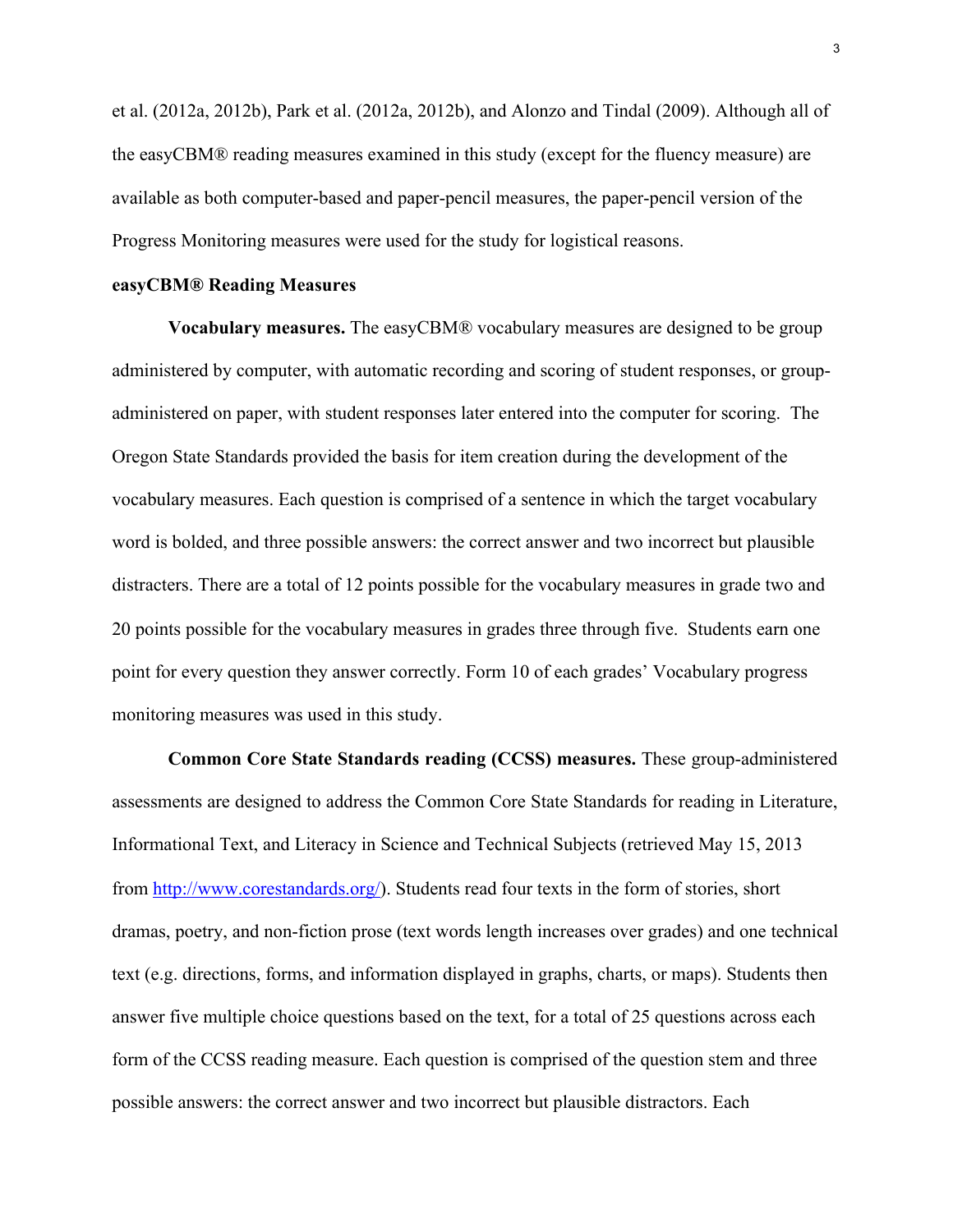comprehension measure has a total of 25 points possible; students earn one point for every question they answer correctly. Only Form 10 of each grades' CCSS progress monitoring measures was used in this study.

**MCRC Reading Comprehension measures.** The MCRC reading comprehension measures on easyCBM® are designed for group administration. Students first read an original work of narrative fiction (text words length increases over grades, ranging from approximately 900 words at grade 2 to approximately 1500 words at grades three-five), and then answer a set of multiple choice questions based on the story (12 questions for grade two, 20 questions for grades three through five). Of the questions, seven sample literal comprehension, seven inferential comprehension, and six evaluative comprehension. Each question is comprised of the question stem and three possible answers: the correct answer and two incorrect but plausible distractors. Each MCRC comprehension measure has a total of 12 points possible for grade two and 20 points for grade three through five; students earn one point for every question they answer correctly. Only Form 17 of each grades' MCRC progress monitoring measures was used in this study.

**Passage Reading Fluency measures.** On the passage reading fluency measure, students are given 60 seconds to read aloud a short narrative passage of approximately 250 words presented to them on a single side of a sheet of paper. Assessors follow along on their own test protocol, marking as errors any words skipped or read incorrectly. If a student pauses more than three seconds on a word, the assessor supplies the word and marks it as incorrect. Selfcorrections are counted as correct. The passages used are written to be at middle of the year reading level for each grade. The score, total words read correctly, is calculated by subtracting the number of errors from the total words read. Only Form 17 of each grades' PRF progress monitoring measures was used in this study.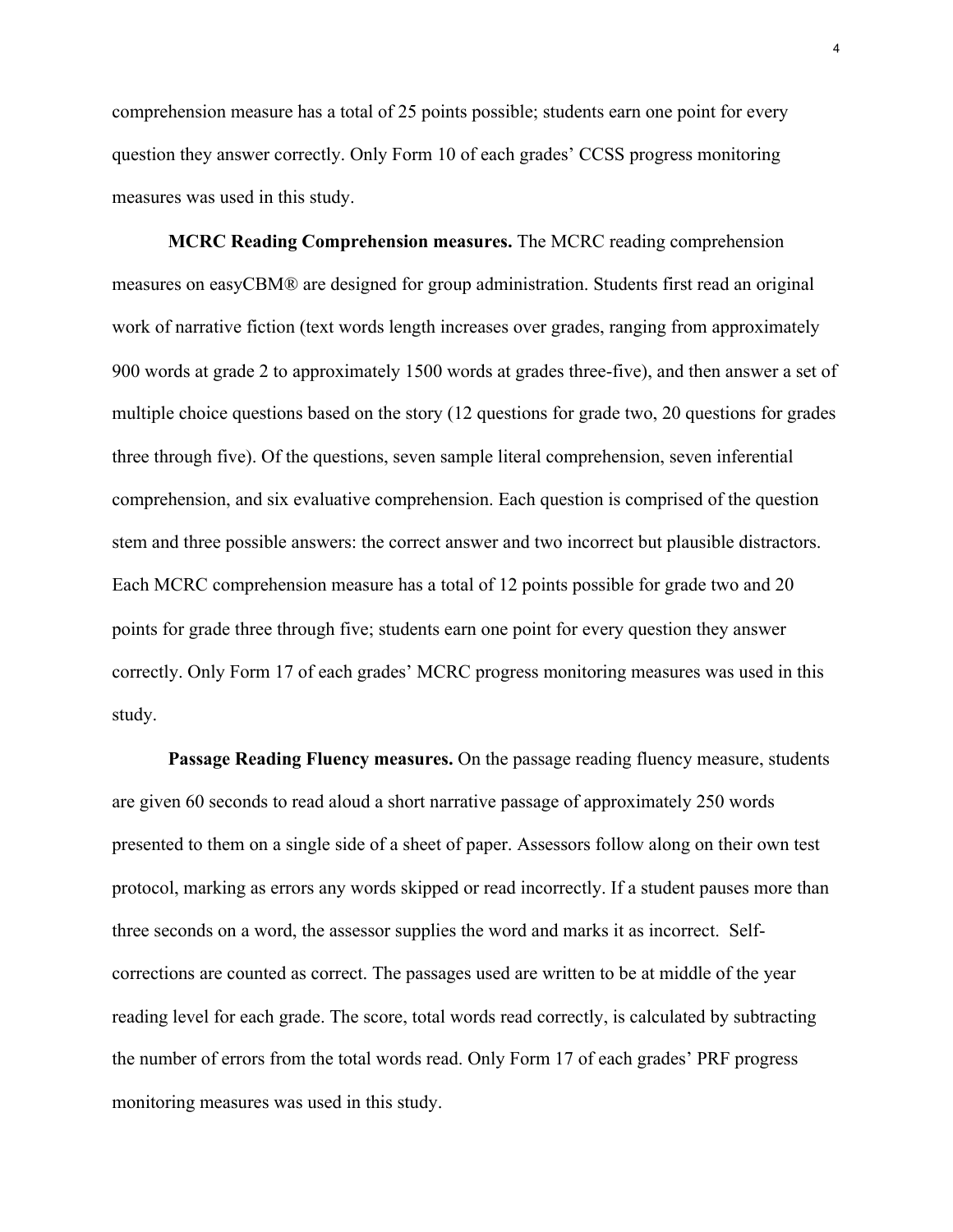#### **Comparator Measures**

#### **Gates-MacGinitie Reading Tests**

The Gates-MacGinitie (MacGinitie, MacGinitie, Maria, & Breyer, 2002) is a widely used standardized, norm-referenced reading assessment comprised of a 48-item word knowledge (vocabulary) subtest and a 45-item reading comprehension subtest. This assessment is intended to be group-administered. Students are given 20 minutes to complete the vocabulary test and 25 minutes to complete the comprehension test. The vocabulary subtest assesses idioms, parts of speech, and word meaning while the comprehension subtest includes short passages with 3- 5 questions that are primarily literal in nature. The publisher of this test, Riverside Publishing, provides considerable technical adequacy information. The test developers claim exceptional care in constructing tasks for each grade to measure a progression of vocabulary development. Formats are based on research findings and "on the authors' assessment of their practical usefulness" (MacGinitie et al., 2002, p. 70).

The publishers provide considerable information about field tests and reviews by individuals representing different ethnic groups from across the country to ensure test questions were not biased or contained content that distracted students from performing at their best. Reliability coefficients using Kuder-Richardson Formula 20 (K- R 20) are in the range of .90 for Forms S and T. The two forms are highly inter-correlated with each other (in the range of .80- .85). The publishers provide evidence that the time allotted for taking the test is adequate, with high rates of test completion in both fall and spring. The Fourth Edition of the Gates MacGinitie test provides ranges of item difficulty to reduce the potential for ceiling and floor effects. The online version of the subtests (Form T, Norms winter 2006) were used in this study.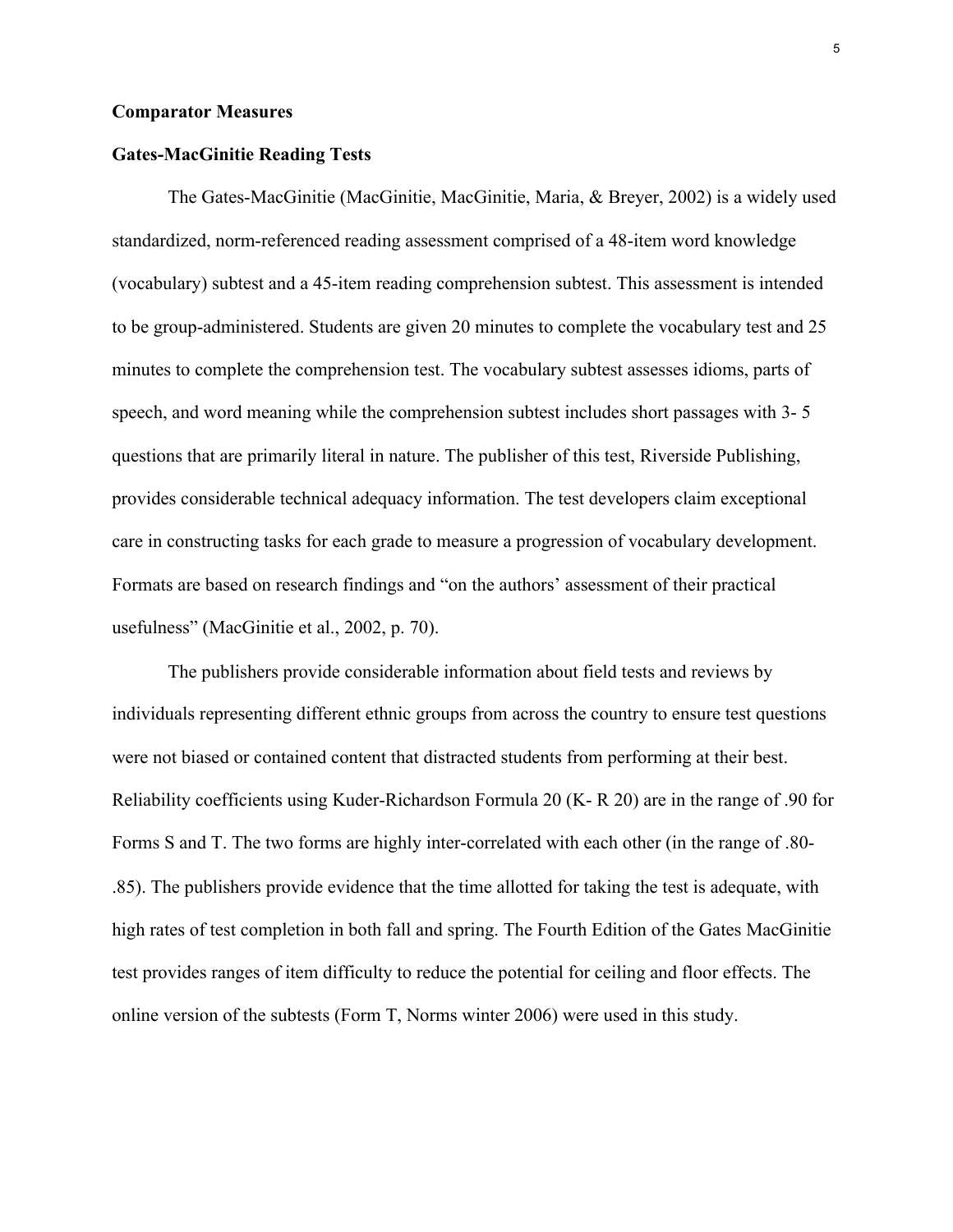# **The Dynamic Indicators of Basic Early Literacy Skills (DIBELS) Oral Reading Fluency (ORF)**

The DIBELS ORF (6th edition; Good & Kaminski, 2001) are standardized and individually administered 1-minute measures that assess oral reading fluency rates and accuracy. The DIBELS has demonstrated reliability, has been shown to be useful in identifying students who are not progressing as expected, and is predictive of later reading proficiency (Good  $\&$ Kaminski, 2002). The DIBELS ORF Progress Monitoring Probe #20 was used in this study.

#### **Data Preparation and Analysis**

Before data were analyzed, missing scores were coded to several categories: No test, Moved, Missing, Invalid, Refusal, and Absent. To establish criterion validity of the easyCBM® reading measures, we conducted Pearson's and Spearman's rank correlation analyses using the following comparator measures:

| Measures                                                                                                             |                                        |  |
|----------------------------------------------------------------------------------------------------------------------|----------------------------------------|--|
| easyCBM®                                                                                                             | <b>Comparator Measures</b>             |  |
| Vocabulary                                                                                                           | Gates-MacGinitie Word Knowledge        |  |
| <i>*CCSS Reading</i>                                                                                                 | Gates-MacGinitie Reading Comprehension |  |
| Reading Comprehension                                                                                                | Gates-MacGinitie Reading Comprehension |  |
| Passage Reading Fluency                                                                                              | <b>DIBELS Oral Reading Fluency</b>     |  |
| $\mathbf{v}$ $\mathbf{v}$ $\mathbf{v}$ $\mathbf{v}$ $\mathbf{v}$ $\mathbf{v}$ $\mathbf{v}$ $\mathbf{v}$ $\mathbf{v}$ |                                        |  |

*Note:* \*CCSS Reading measures for Grades 3-5 only.

Prior to conducting the analyses, we checked assumptions of linearity and normality of distribution, both of which should be met to justify using a Pearson's correlation. These assumptions were not met for the measures in this study, except for the fluency-based measures. Therefore, we used Spearman's rank correlation, a non-parametric statistic, for all measures except for the fluency-based measures, where we used Pearson's correlation. The Pearson's coefficient (*r*), measures the strength and direction of the linear relation between two measures. The  $r$  can range from -1 to +1, with -1 indicating a perfect negative correlation, +1 indicating a perfect positive correlation, and 0 indicating no correlation at all. Similar to the Pearson's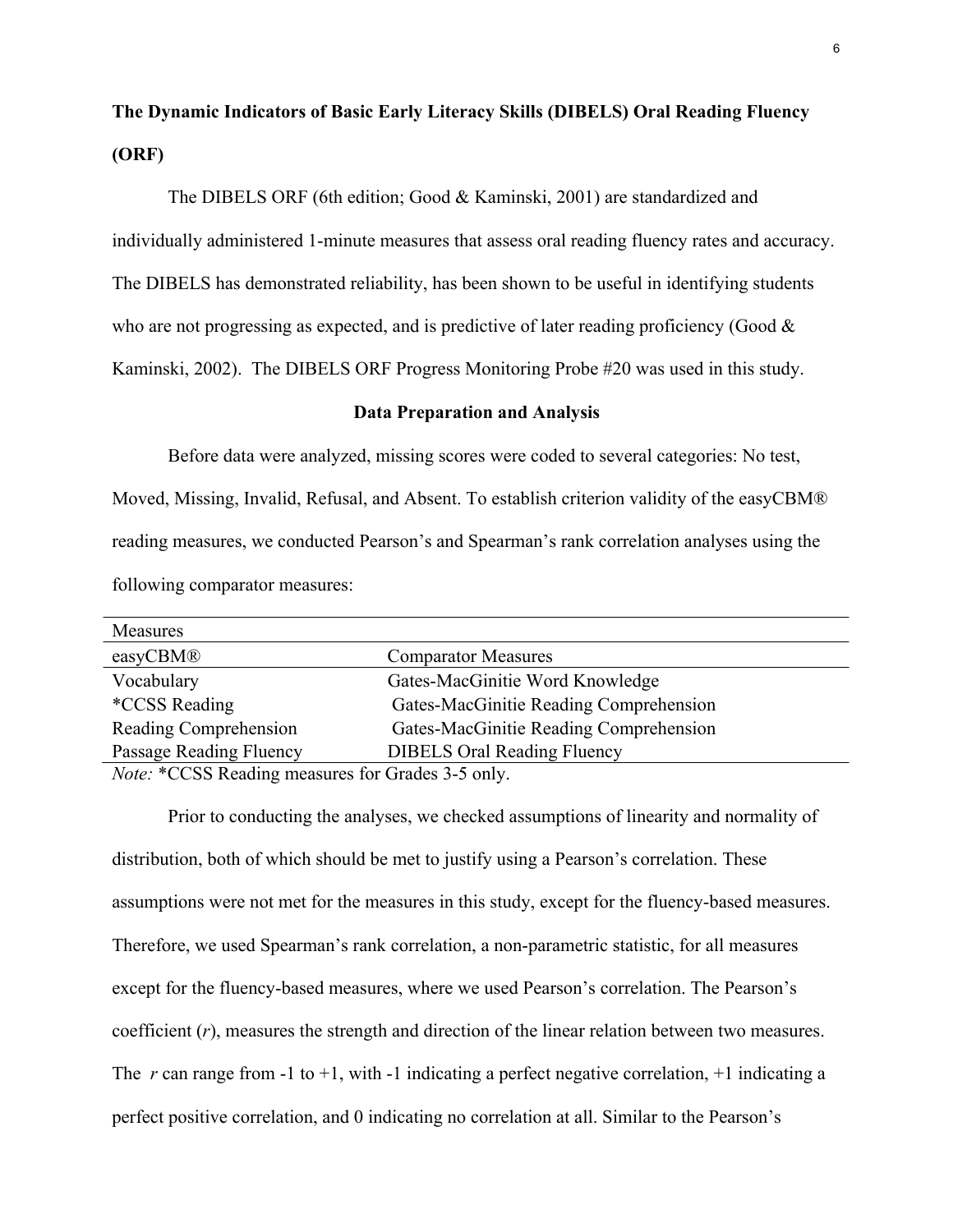coefficient, the Spearman's correlation coefficient (*rs*) also indicates the strength of relation between a pair of measures, but specifically the monotonic relation between paired data. A monotonic function is one that either never increases or never decreases as its independent variable increases. Interpretation of  $r<sub>s</sub>$  is similar to that of Pearson's correlation coefficient, with the closer  $r_s$  is to  $\pm 1$ , the stronger the monotonic relation.

#### **Results**

Descriptive statistics are presented in Table 1a-d. Across all grades, 3-11% of data was missing for the easyCBM® and DIBELS data. Within the Grade 2, 4, and 5 samples, only 20- 40% of the students were administered the Gates-MacGinitie measures due to technological challenges at schools (e.g., incompatible computer specifications, power outage, etc.) during our weeks of data collection. For Grade 3, missing data was especially high (about 60%). A clear reason for the high rate of missingness in this grade level could not be determined. Tables 2a and 2b list the reasons for each missing case.

# Table 1a *Descriptive Statistics – Grade 2*

| Measures                               | $\boldsymbol{n}$ | Min | Max | $\boldsymbol{M}$ | SD    |
|----------------------------------------|------------------|-----|-----|------------------|-------|
| easyCBM® Vocabulary                    | 233              | 1   | 12  | 9.84             | 2.70  |
| easyCBM® MCRC                          | 233              | 1   | 12  | 8.36             | 2.84  |
| easyCBM® PRF                           | 181              | 1   | 94  | 43.72            | 26.28 |
| Gates-MacGinitie Word Knowledge        | 199              | 1   | 99  | 53.49            | 27.21 |
| Gates-MacGinitie Reading Comprehension | 230              | 10  | 197 | 89.57            | 36.52 |
| <b>DIBELS ORF</b>                      | 229              | 5   | 178 | 82.16            | 36.72 |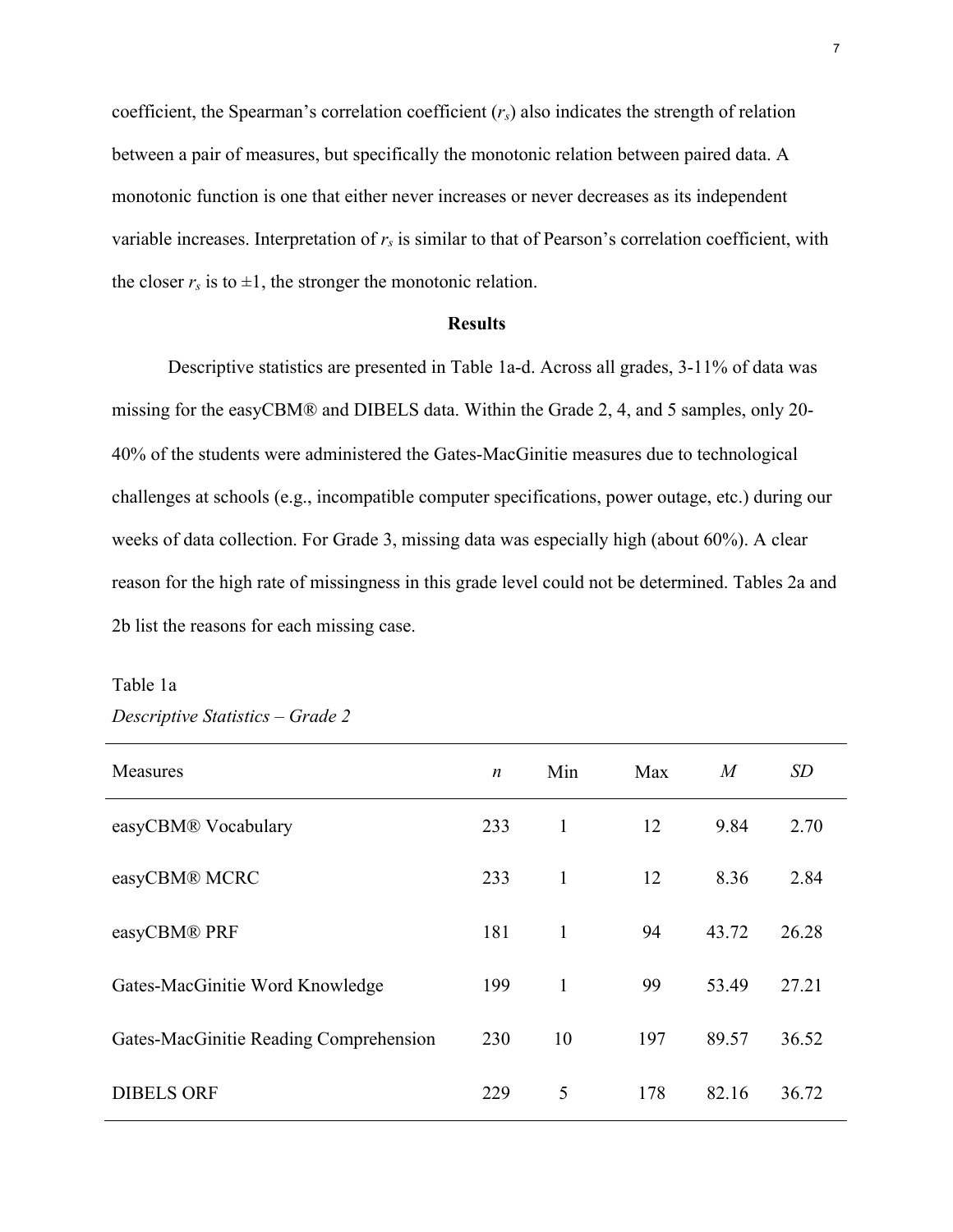Table 1b

# *Descriptive Statistics – Grade 3*

| Measures                               | $\boldsymbol{n}$ | Min              | Max | $\overline{M}$ | SD    |
|----------------------------------------|------------------|------------------|-----|----------------|-------|
| easyCBM® Vocabulary                    | 292              | 3                | 19  | 15.36          | 3.20  |
| easyCBM® MCRC                          | 283              | $\boldsymbol{0}$ | 16  | 8.33           | 3.20  |
| easyCBM® CCSS                          | 289              | $\boldsymbol{0}$ | 25  | 20.76          | 4.39  |
| easyCBM® PRF                           | 291              | 5                | 230 | 117.03         | 38.02 |
| Gates-MacGinitie Word Knowledge        | 128              | $\mathbf{1}$     | 99  | 51.64          | 29.87 |
| Gates-MacGinitie Reading Comprehension | 126              | $\overline{2}$   | 99  | 44.12          | 25.50 |
| <b>DIBELS ORF</b>                      | 290              | 6                | 225 | 98.72          | 39.24 |

Table 1c *Descriptive Statistics – Grade 4*

| Measures                               | n   | Min            | Max | $\overline{M}$ | <i>SD</i> |
|----------------------------------------|-----|----------------|-----|----------------|-----------|
| easyCBM® Vocabulary                    | 239 | 3              | 20  | 16.24          | 3.48      |
| easyCBM® MCRC                          | 233 | $\overline{2}$ | 20  | 13.17          | 4.08      |
| easyCBM® CCSS                          | 236 | 5              | 25  | 19.52          | 4.34      |
| easyCBM® PRF                           | 239 | 25             | 243 | 126.24         | 40.76     |
| Gates-MacGinitie Word Knowledge        | 148 | 1              | 97  | 59.90          | 24.97     |
| Gates-MacGinitie Reading Comprehension | 142 | 1              | 99  | 58.78          | 27.90     |
| <b>DIBELS ORF</b>                      | 236 | 28             | 199 | 98.32          | 32.02     |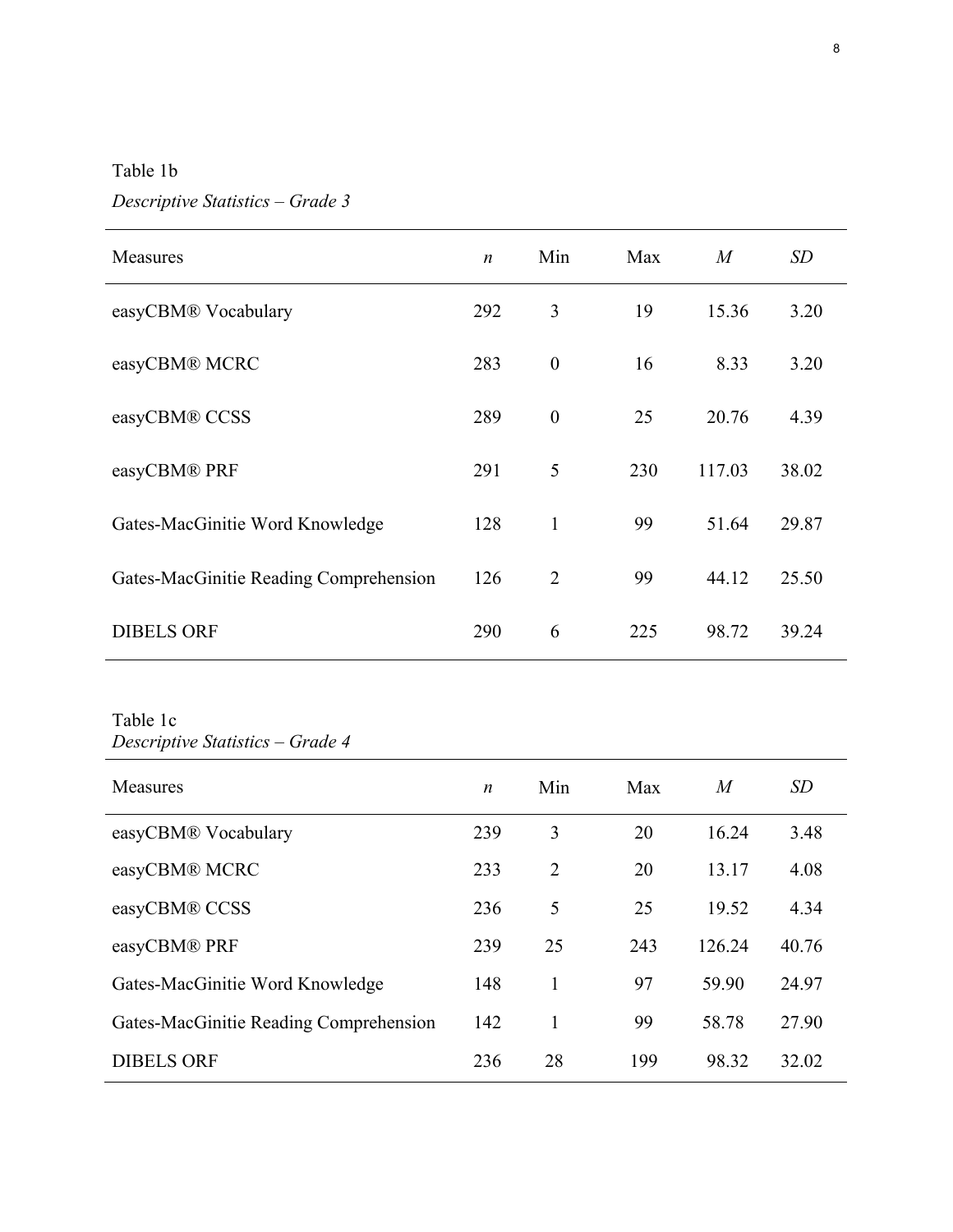# Table 1d

# *Descriptive Statistics – Grade 5*

| Measures                               | $\boldsymbol{n}$ | Min            | Max | $\boldsymbol{M}$ | SD    |
|----------------------------------------|------------------|----------------|-----|------------------|-------|
| easyCBM® Vocabulary                    | 202              | 6              | 20  | 16.20            | 2.70  |
| easyCBM® MCRC                          | 198              | $\overline{2}$ | 20  | 14.37            | 3.78  |
| easyCBM® CCSS                          | 192              | 3              | 25  | 20.47            | 4.47  |
| easyCBM® PRF                           | 208              | 22             | 290 | 150.65           | 48.85 |
| Gates-MacGinitie Word Knowledge        | 96               | $\mathbf{1}$   | 99  | 59.16            | 26.60 |
| Gates-MacGinitie Reading Comprehension | 97               | $\mathbf{1}$   | 99  | 52.59            | 27.49 |
| <b>DIBELS ORF</b>                      | 208              | 12             | 263 | 136.13           | 41.11 |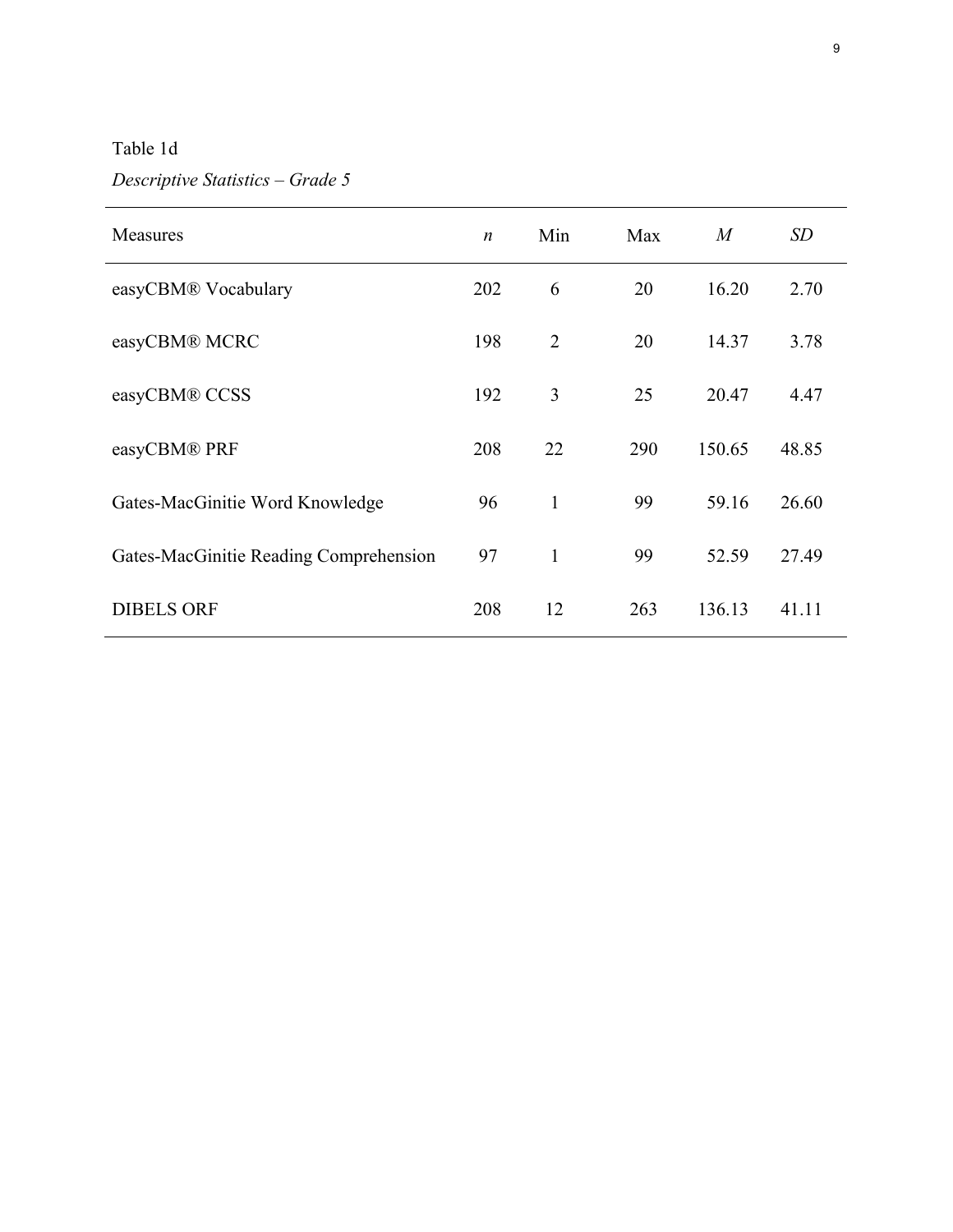Table 2a

*Frequencies of missing student – Grade 2*

| Measure                                | No Test        | Moved                    | Missing        | Total            |       |  |
|----------------------------------------|----------------|--------------------------|----------------|------------------|-------|--|
|                                        |                |                          |                | $\boldsymbol{n}$ | $\%$  |  |
| easyCBM® Vocabulary                    | $\blacksquare$ | $\mathbf{1}$             | $\overline{7}$ | $8\,$            | 3.32  |  |
| easyCBM® MCRC                          | $\tau$         | $\mathbf{1}$             | $\blacksquare$ | 8                | 3.32  |  |
| easyCBM® PRF                           | $\tau$         | $\overline{\phantom{a}}$ | $\overline{4}$ | 11               | 4.56  |  |
| Gates-MacGinitie Word Knowledge        | $\blacksquare$ | -                        | 42             | 42               | 17.43 |  |
| Gates-MacGinitie Reading Comprehension | $\blacksquare$ | $\blacksquare$           | 60             | 60               | 24.90 |  |
| <b>DIBELS ORF</b>                      | $\overline{7}$ |                          | 5              | 12               | 4.98  |  |

*Note.* No Test – Student's completed testing materials were not returned. Moved – Student moved away. Missing – Student's testing materials was blank or missing.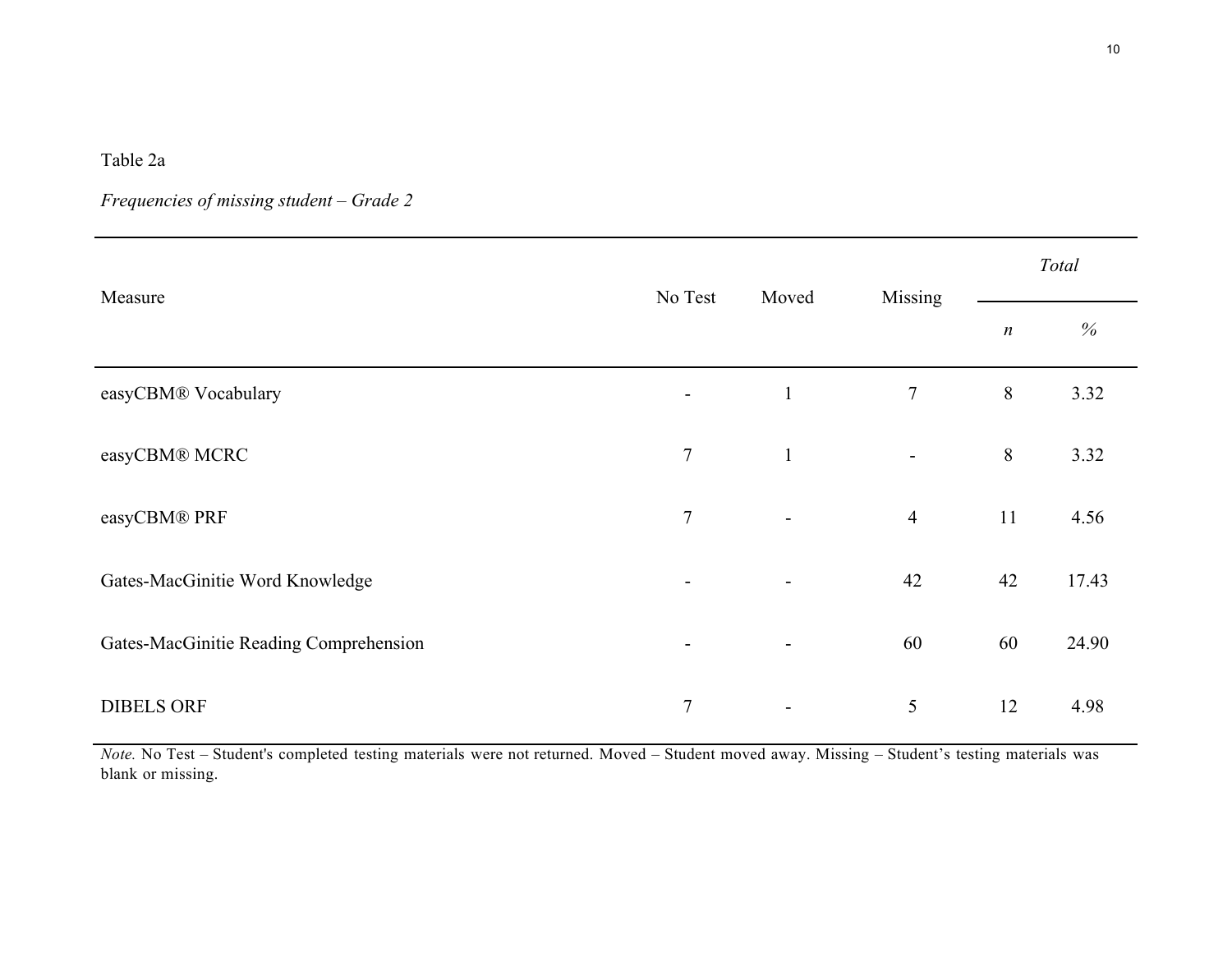#### Table 2b

## *Frequencies of missing student – Grade 3*

|                                        | No Test |                | Invalid      | Missing | Refusal                  | Absent                   | Total            |       |
|----------------------------------------|---------|----------------|--------------|---------|--------------------------|--------------------------|------------------|-------|
| Measure                                |         | Moved          |              |         |                          |                          | $\boldsymbol{n}$ | $\%$  |
| easyCBM® Vocabulary                    | 8       | 5              | $\mathbf{1}$ | 14      |                          | $\mathbf{1}$             | 29               | 9.03  |
| easyCBM® CCSS                          | $8\,$   | $\overline{4}$ | $\mathbf{1}$ | 17      | $\mathbf{1}$             | $\mathbf{1}$             | 32               | 9.97  |
| easyCBM® MCRC                          | $8\,$   | 5              | $\mathbf{1}$ | 20      | $\mathbf{1}$             | $\mathfrak{Z}$           | 38               | 11.84 |
| easyCBM® PRF                           | $\,8\,$ | $\overline{4}$ | $\mathbf{1}$ | 16      | $\overline{\phantom{0}}$ | $\mathbf{1}$             | 30               | 9.35  |
| Gates-MacGinitie Word Knowledge        |         |                |              | 193     |                          | $\overline{\phantom{a}}$ | 193              | 60.12 |
| Gates-MacGinitie Reading Comprehension |         |                |              | 195     |                          | $\overline{\phantom{a}}$ | 195              | 60.75 |
| <b>DIBELS ORF</b>                      | $8\,$   | $\overline{4}$ | $\mathbf{1}$ | 17      |                          | $\mathbf{1}$             | 31               | 9.66  |

*Note.* No Test – Student's completed testing materials were not returned. Moved – Student moved away. Invalid – Student was given an incorrect measure. Missing – Student's testing materials was blank or missing. Refusal – Student's teacher or parents did not allow student to participate in study. Absent – Student was absent.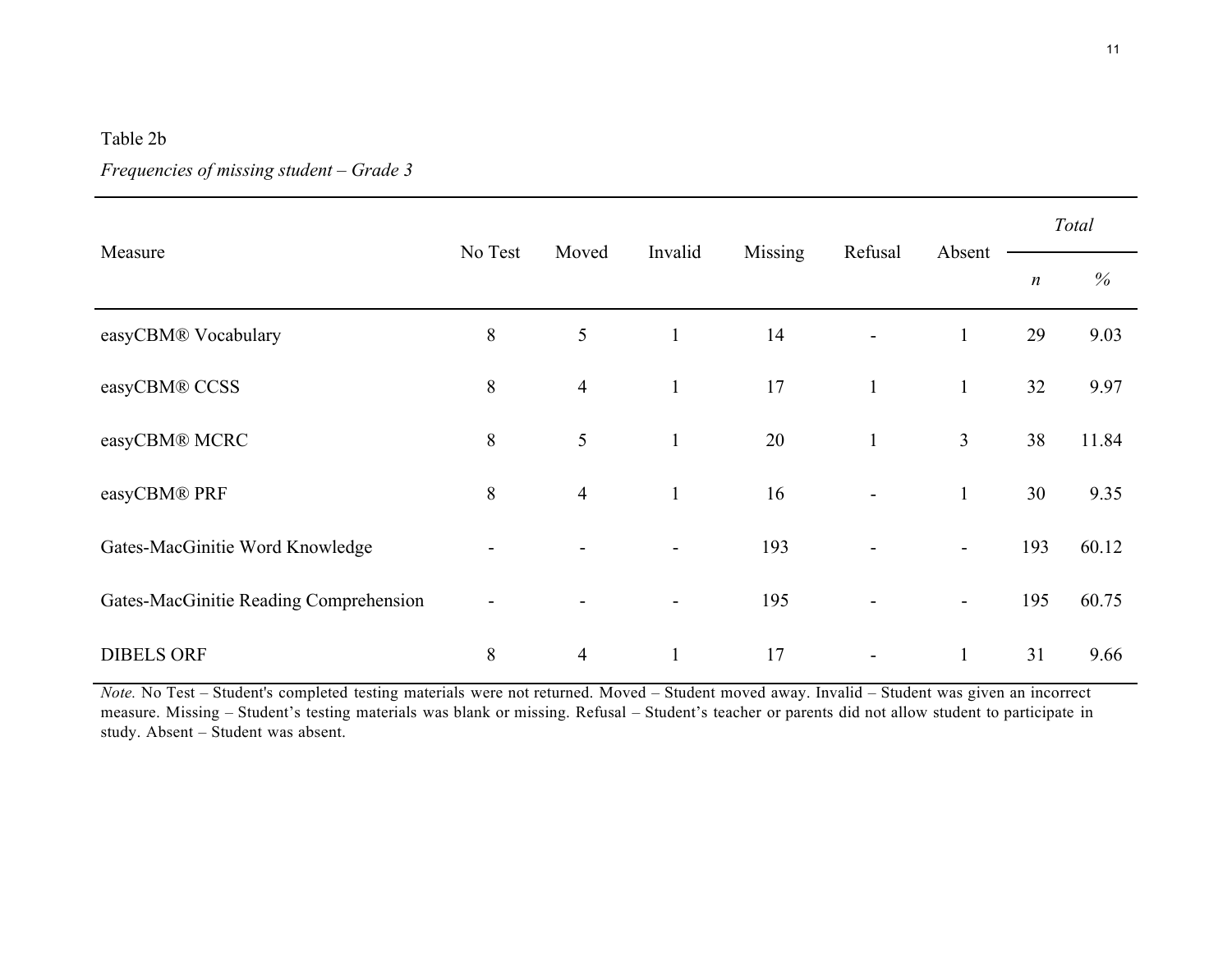### Table 2c

| Frequencies of missing student -Grade 4 |  |  |  |  |  |
|-----------------------------------------|--|--|--|--|--|
|-----------------------------------------|--|--|--|--|--|

|                                        |                |                | Invalid                  | Missing        | Refusal | Absent                   | Total            |       |
|----------------------------------------|----------------|----------------|--------------------------|----------------|---------|--------------------------|------------------|-------|
| Measure                                | No Test        | Moved          |                          |                |         |                          | $\boldsymbol{n}$ | %     |
| easyCBM® Vocabulary                    | 5              | $\overline{4}$ | $\blacksquare$           | $\overline{2}$ |         | $\blacksquare$           | 11               | 3.43  |
| easyCBM® CCSS                          | 5              | $\overline{4}$ | $\overline{\phantom{a}}$ | 5              |         | $\overline{\phantom{a}}$ | 14               | 4.36  |
| easyCBM® MCRC                          | 5              | $\overline{4}$ | $\blacksquare$           | 8              |         | $\blacksquare$           | 17               | 5.30  |
| easyCBM® PRF                           | $\overline{4}$ | $\overline{4}$ |                          | $\overline{3}$ |         | $\overline{\phantom{a}}$ | 11               | 3.43  |
| Gates-MacGinitie Word Knowledge        | $\blacksquare$ |                |                          | 102            |         | $\blacksquare$           | 102              | 31.78 |
| Gates-MacGinitie Reading Comprehension | $\blacksquare$ |                | $\blacksquare$           | 108            |         | $\overline{\phantom{a}}$ | 108              | 33.64 |
| <b>DIBELS ORF</b>                      | $\overline{4}$ | $\overline{4}$ |                          | 6              |         | $\overline{\phantom{a}}$ | 14               | 4.36  |

*Note.* No Test – Student's completed testing materials were not returned. Moved – Student moved away. Invalid – Student was given an incorrect measure. Missing – Student's testing materials was blank or missing. Refusal – Student's teacher or parents did not allow student to participate in study. Absent – Student was absent.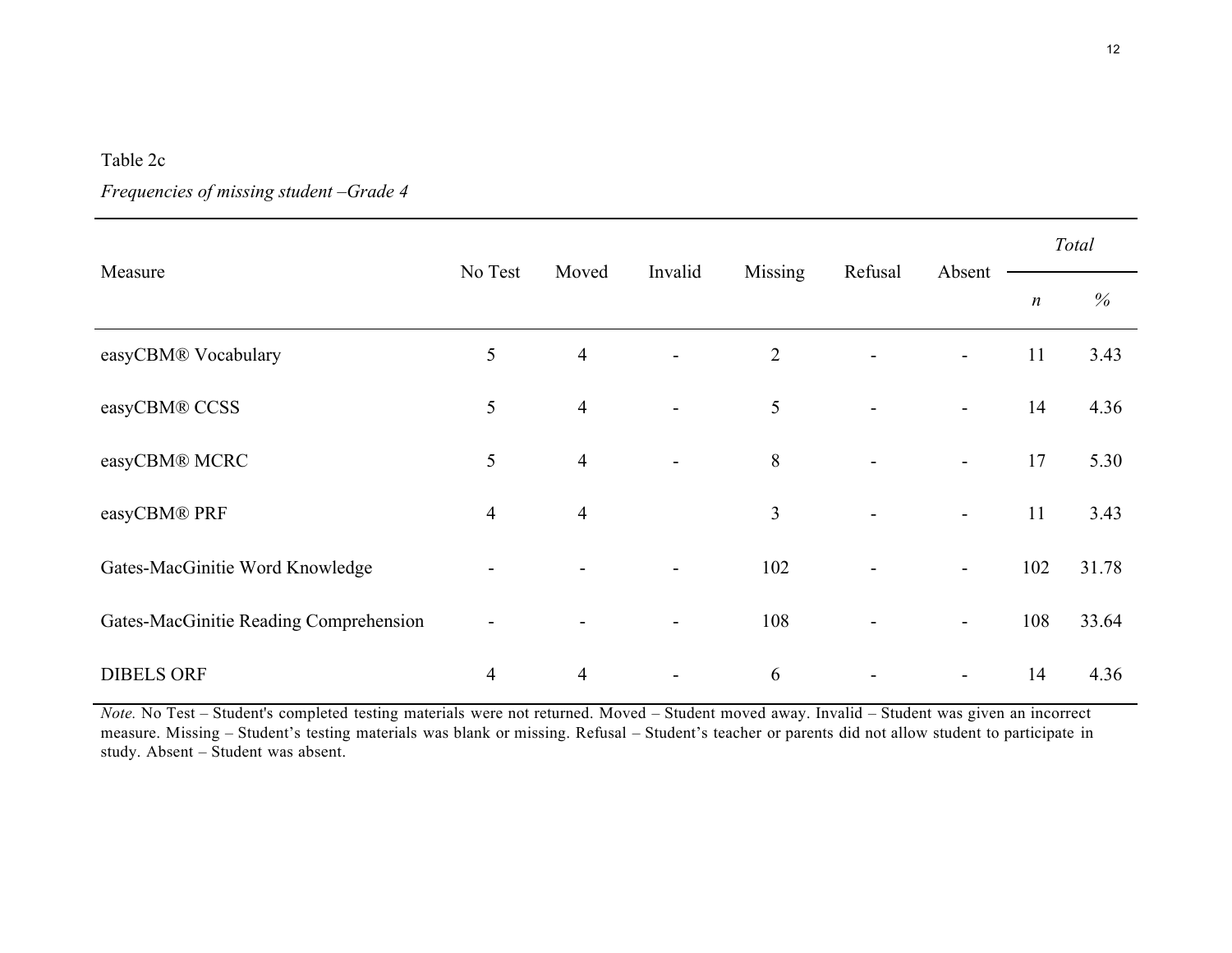### Table 2d

|                                        |                |              | Invalid                  | Missing        | Refusal      | Absent                   | Total            |       |
|----------------------------------------|----------------|--------------|--------------------------|----------------|--------------|--------------------------|------------------|-------|
| Measure                                | No Test        | Moved        |                          |                |              |                          | $\boldsymbol{n}$ | $\%$  |
| easyCBM® Vocabulary                    | 9              | $\mathbf{1}$ | $\mathbf{1}$             | 5              | $\mathbf{1}$ | $\blacksquare$           | 17               | 5.30  |
| easyCBM® CCSS                          | 9              | $\mathbf{1}$ | $\mathbf{1}$             | 14             | $\mathbf{1}$ | $\mathbf{1}$             | 27               | 8.41  |
| easyCBM® MCRC                          | 9              | $\mathbf{1}$ | $\mathbf{1}$             | 8              | $\mathbf{1}$ | $\mathbf{1}$             | 21               | 6.54  |
| easyCBM® PRF                           | 7              | $\mathbf{1}$ | $\overline{\phantom{a}}$ | 2              | $\mathbf{1}$ | $\overline{\phantom{a}}$ | 11               | 3.43  |
| Gates-MacGinitie Word Knowledge        |                |              |                          | 123            |              | $\blacksquare$           | 123              | 38.32 |
| Gates-MacGinitie Reading Comprehension |                |              |                          | 122            |              | $\overline{\phantom{a}}$ | 122              | 38.01 |
| <b>DIBELS ORF</b>                      | $\overline{7}$ |              |                          | $\overline{2}$ |              | $\blacksquare$           | 11               | 3.43  |

*Frequencies of missing student – Grade 5*

*Note.* No Test – Student's completed testing materials were not returned. Moved – Student moved away. Invalid – Student was given an incorrect measure. Missing – Student's testing materials was blank or missing. Refusal – Student's teacher or parents did not allow student to participate in study. Absent – Student was absent.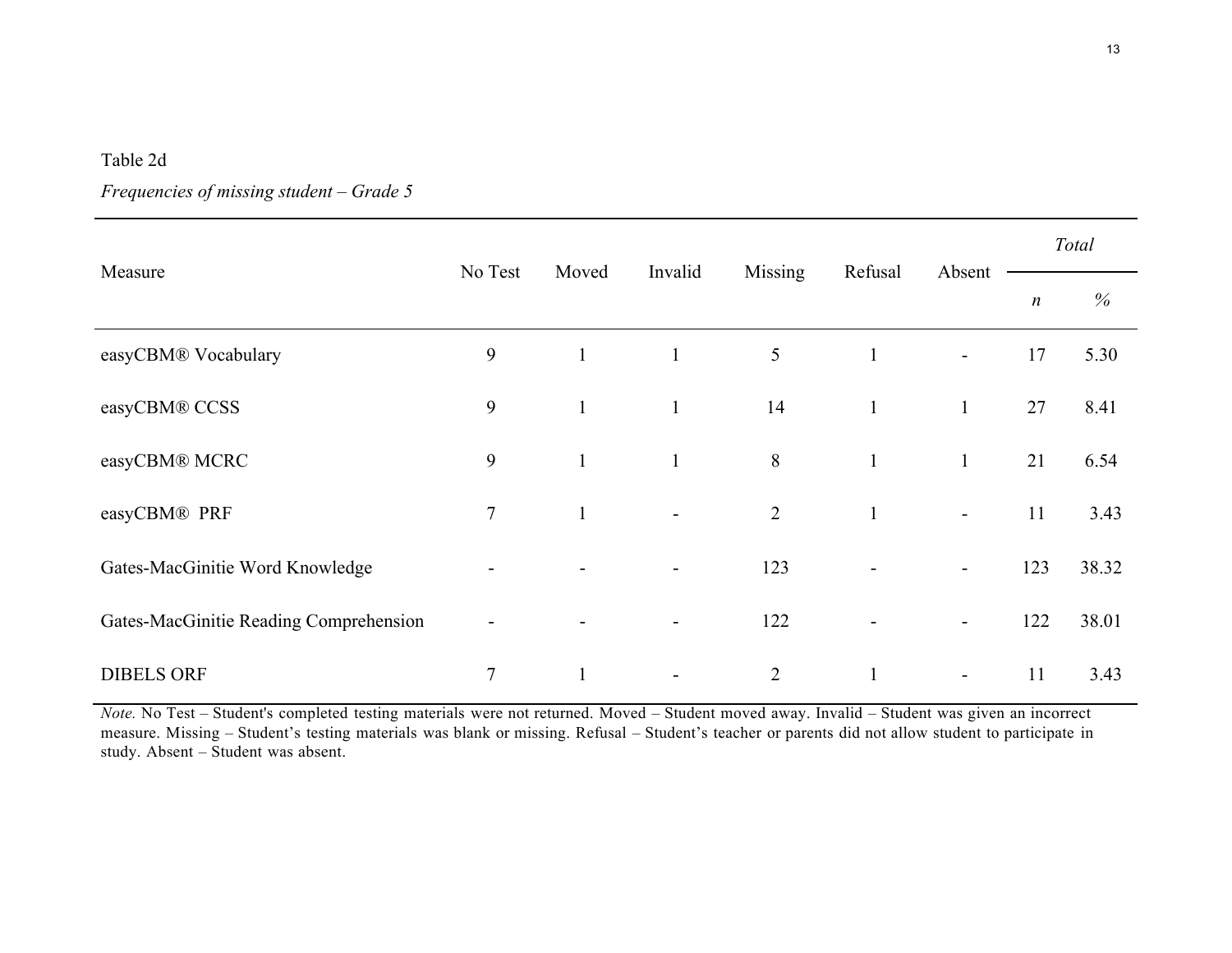Overall, the correlations between the easyCBM® vocabulary measures with the Gates-MacGinitie Word Knowledge measures varied across the grades, with  $r_s$  ranging from the .30s to .70s. For Grades 3 and 5, the easyCBM® CCSS measures showed low to moderate correlations (*rs* = .40s) with the Gates-MacGinitie Reading Comprehension measure, with moderate correlations ( $r_s$  = .70s) for Grade 4. Similarly, the correlations between the easyCBM® reading comprehension measures and the Gates-MacGinitie Reading Comprehension measures varied across the grades, with  $r_s$  ranging from the .40s to .70s. The easyCBM® passage reading fluency measures showed high correlations with the DIBELS ORF measures across all grades, with *r*  ranging from the .80s to .90s. Tables 3-6 present the correlation results.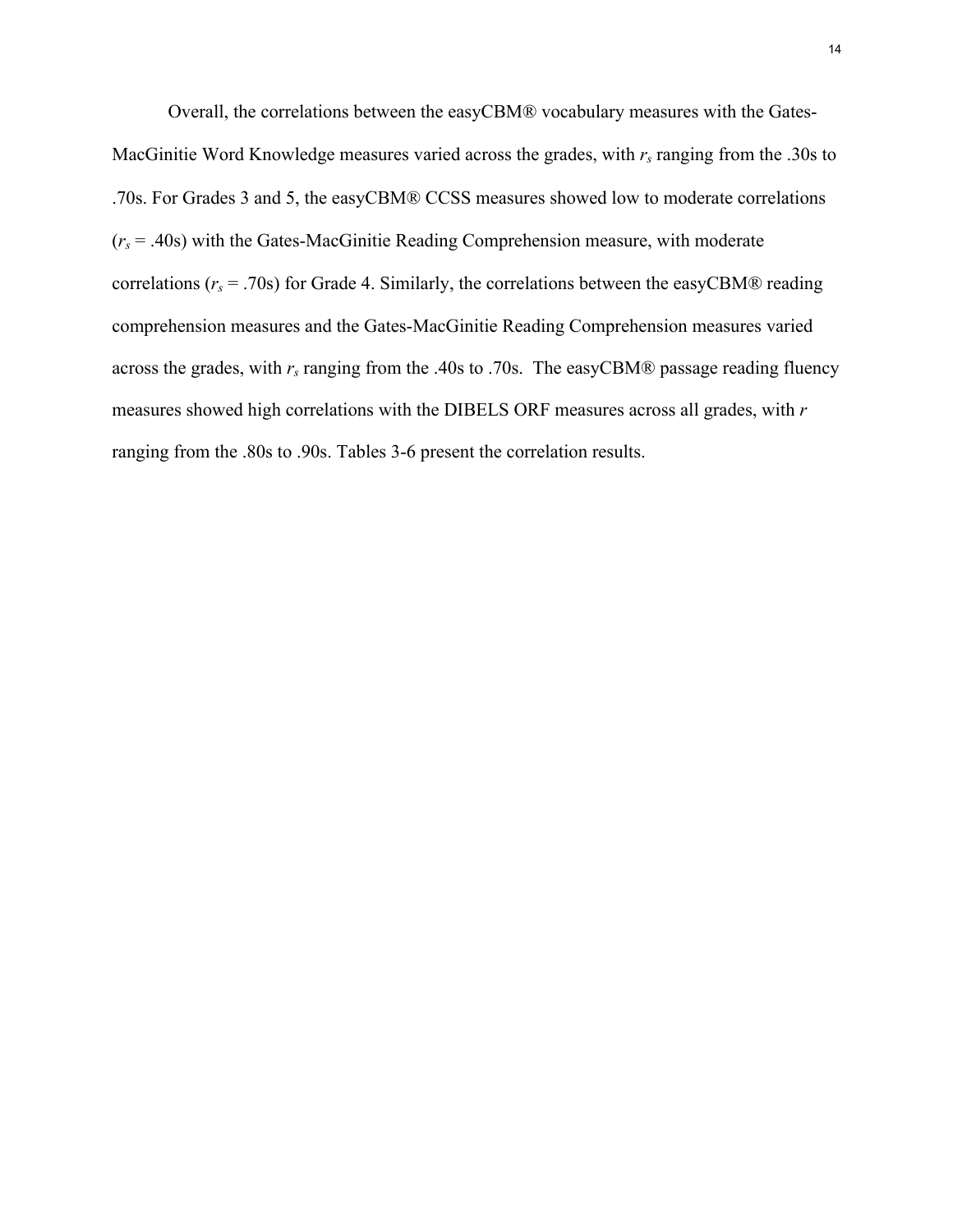| Measures            |                  | easyCBM®<br>Vocabulary | easyCBM®<br><b>MCRC</b>      | Gates-<br>MacGinitie<br><b>WK</b> | Gates-<br>MacGinitie<br><b>RC</b> | <b>DIBELS</b><br><b>ORF</b> |
|---------------------|------------------|------------------------|------------------------------|-----------------------------------|-----------------------------------|-----------------------------|
| easyCBM®            | $r_{s}$          | $\mathbf{1}$           | $.56**$                      | $.76***$                          | $.58**$                           |                             |
| Vocabulary          | $\boldsymbol{n}$ | 233                    | 233                          | 194                               | 176                               |                             |
|                     | $r_{s}$          |                        | $\mathbf{1}$                 | $.61**$                           | $.66**$                           |                             |
| easyCBM® MCRC       | $\boldsymbol{n}$ |                        | 233                          | 194                               | 176                               |                             |
|                     | $r_{s}$          |                        | $\qquad \qquad \blacksquare$ | $\mathbf{1}$                      | $.68**$                           |                             |
| Gates-MacGinitie WK | $\boldsymbol{n}$ |                        |                              | 199                               | 181                               |                             |
|                     | $r_{s}$          |                        |                              |                                   | 1                                 |                             |
| Gates-MacGinitie RC | $\boldsymbol{n}$ |                        |                              |                                   | 181                               |                             |
|                     | r                |                        |                              |                                   |                                   | $.95**$                     |
| easyCBM® PRF        | $\boldsymbol{n}$ |                        |                              |                                   |                                   | 229                         |

Table 3 *Correlation Results – Grade 2*

*Note.*  $r_s$  = Spearman's rho rank correlation coefficient.  $r$  = Pearson's correlation coefficient. \*\*. Correlation is significant at the 0.01 level (2-tailed). easyCBM®-comparator measure coefficients in bold-red fonts. MCRC = Multiple Choice Reading Comprehension, WK = Word Knowledge, RC = Reading Comprehension, PRF = Passage Reading Fluency.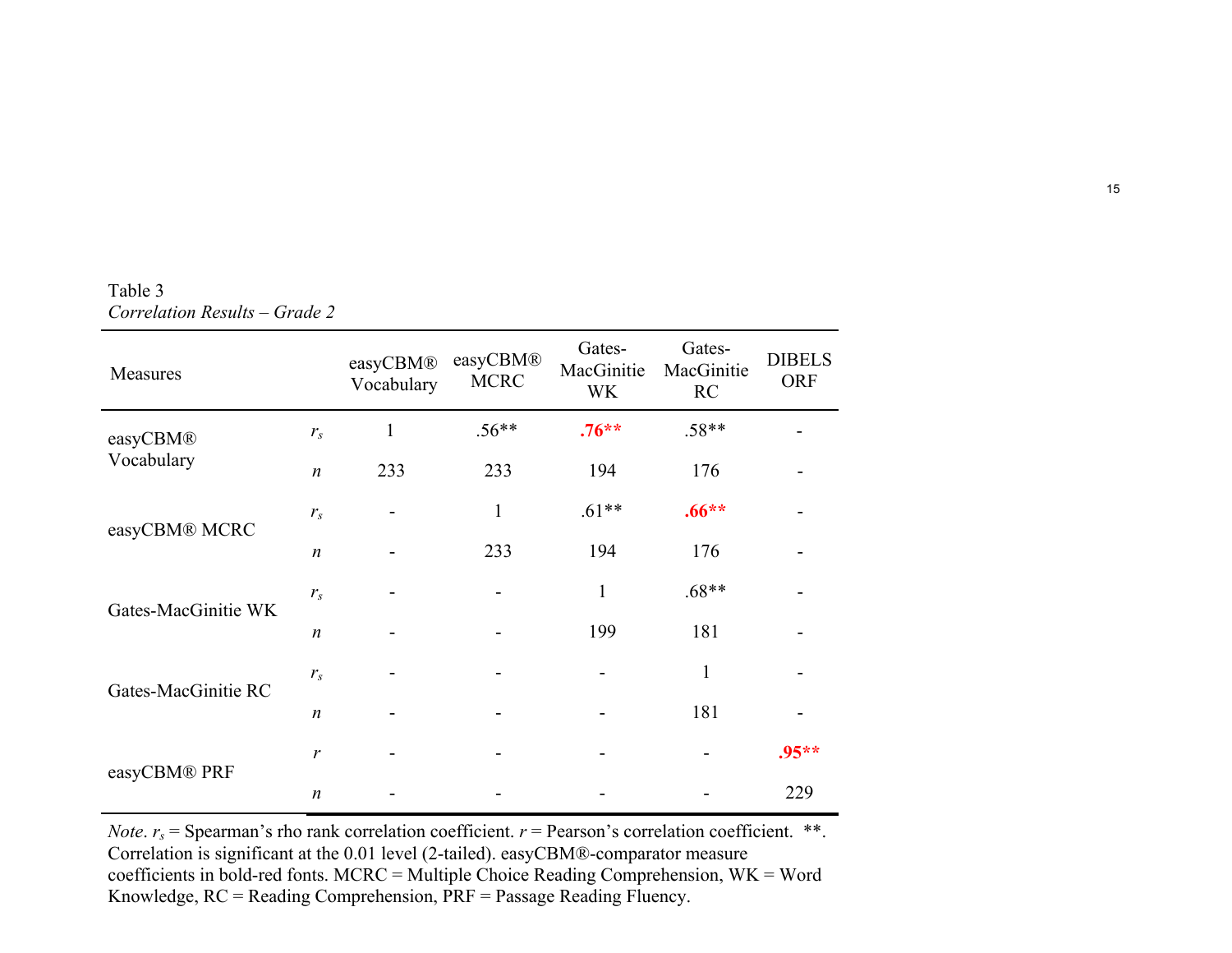Table 4 *Correlation Results – Grade 3*

| Measures                |                  | easyCBM®<br>Vocabulary | easyCBM®<br><b>CCSS</b> | easyCBM®<br><b>MCRC</b> | Gates-<br>MacGinitie<br><b>WK</b> | Gates-<br>MacGinitie<br>$\mathbf{p}$ $\alpha$ | <b>DIBELS</b><br><b>ORF</b> |
|-------------------------|------------------|------------------------|-------------------------|-------------------------|-----------------------------------|-----------------------------------------------|-----------------------------|
| easyCBM®                | $r_{s}$          |                        | $.49**$                 | $.49**$                 | $.39**$                           | $.38**$                                       |                             |
| Vocabulary              | $\boldsymbol{n}$ | 292                    | 275                     | 278                     | 121                               | 119                                           |                             |
| easyCBM®                | $r_{s}$          |                        |                         | $.47***$                | $.44***$                          | $.41***$                                      |                             |
| <b>CCSS</b>             | $\boldsymbol{n}$ |                        | 283                     | 280                     | 116                               | 114                                           |                             |
| easyCBM®<br><b>MCRC</b> | $r_{s}$          |                        |                         | 1                       | $.35***$                          | $.41***$                                      |                             |
|                         | $\boldsymbol{n}$ |                        |                         | 289                     | 118                               | 116                                           |                             |
| Gates-                  | $r_{s}$          |                        |                         |                         | 1                                 | $.77***$                                      |                             |
| MacGinitie<br><b>WK</b> | $\boldsymbol{n}$ |                        |                         |                         | 128                               | 126                                           |                             |
| Gates-                  | $r_{s}$          |                        |                         |                         |                                   |                                               |                             |
| MacGinitie<br>RC        | $\boldsymbol{n}$ |                        |                         |                         |                                   | 126                                           |                             |
| easyCBM®                | $\mathcal{V}$    |                        |                         |                         |                                   |                                               | $.94**$                     |
| <b>PRF</b>              | n                |                        |                         |                         |                                   |                                               | 290                         |

*Note.*  $r_s$  = Spearman's rho rank correlation coefficient.  $r$  = Pearson's correlation coefficient. \*\*. Correlation is significant at the 0.01 level (2-tailed). easyCBM®-comparator measure coefficients in bold-red fonts. CCSS = Common Core State Standards, MCRC = Multiple Choice Reading Comprehension, WK = Word Knowledge, RC = Reading Comprehension, PRF = Passage Reading Fluency.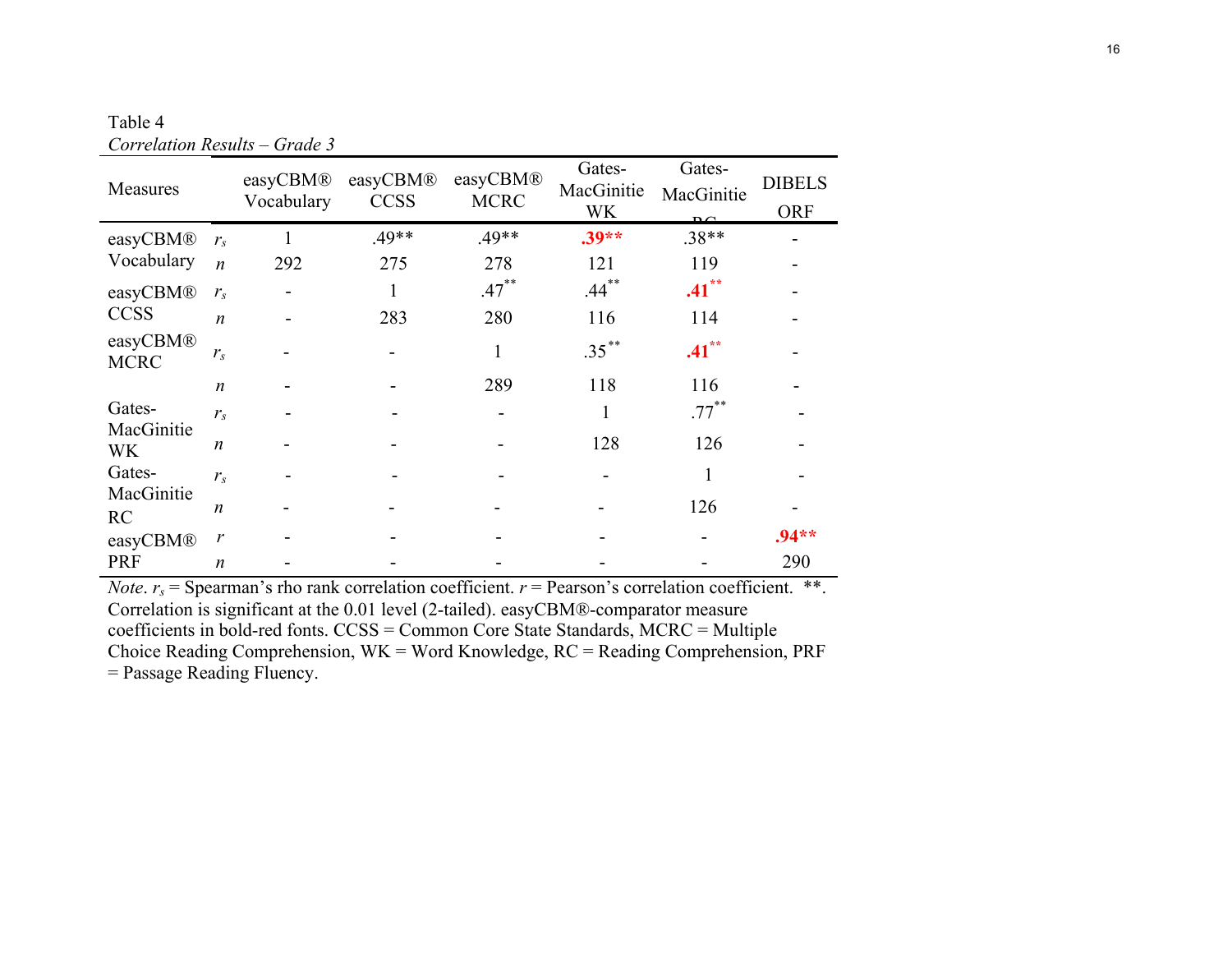| Measures                                                               |                  | easyCBM®<br>Vocabulary | easyCBM®<br><b>CCSS</b> | easyCBM®<br><b>MCRC</b> | Gates-<br>MacGinitie<br><b>WK</b> | Gates-<br>MacGinitie<br><b>RC</b> | <b>DIBELS</b><br><b>ORF</b> |
|------------------------------------------------------------------------|------------------|------------------------|-------------------------|-------------------------|-----------------------------------|-----------------------------------|-----------------------------|
| easyCBM®<br>Vocabulary                                                 | $r_{s}$          |                        | $.57**$                 | $.64**$                 | $.63**$                           | $.58**$                           |                             |
|                                                                        | $\boldsymbol{n}$ | 239                    | 233                     | 235                     | 147                               | 142                               |                             |
| easyCBM®<br><b>CCSS</b>                                                | $r_{s}$          |                        |                         | $.70**$                 | $.69**$                           | $.71**$                           |                             |
|                                                                        | $\boldsymbol{n}$ |                        | 233                     | 233                     | 146                               | 141                               |                             |
| easyCBM®<br><b>MCRC</b>                                                | $r_{s}$          |                        |                         | 1                       | $.71**$                           | $.70**$                           |                             |
|                                                                        | $\boldsymbol{n}$ |                        |                         | 236                     | 147                               | 142                               |                             |
| Gates-<br>MacGinitie<br><b>WK</b><br>Gates-<br>MacGinitie<br><b>RC</b> | $r_{s}$          |                        |                         |                         |                                   | $.79**$                           |                             |
|                                                                        | $\boldsymbol{n}$ |                        |                         |                         | 148                               | 142                               |                             |
|                                                                        | $r_{s}$          |                        |                         |                         |                                   |                                   |                             |
|                                                                        | n                |                        |                         |                         |                                   | 142                               |                             |
| easyCBM®<br><b>PRF</b>                                                 | $\mathbf{r}$     |                        |                         |                         |                                   |                                   | $.93***$                    |
|                                                                        | n                |                        |                         |                         |                                   |                                   | 236                         |

Table 5 *Correlation Results – Grade 4*

*Note.*  $r_s$  = Spearman's rho rank correlation coefficient.  $r$  = Pearson's correlation coefficient. \*\*. Correlation is significant at the 0.01 level (2-tailed). easyCBM®-comparator measure coefficients in bold-red fonts. CCSS = Common Core State Standards, MCRC = Multiple Choice Reading Comprehension, WK = Word Knowledge, RC = Reading Comprehension, PRF = Passage Reading Fluency.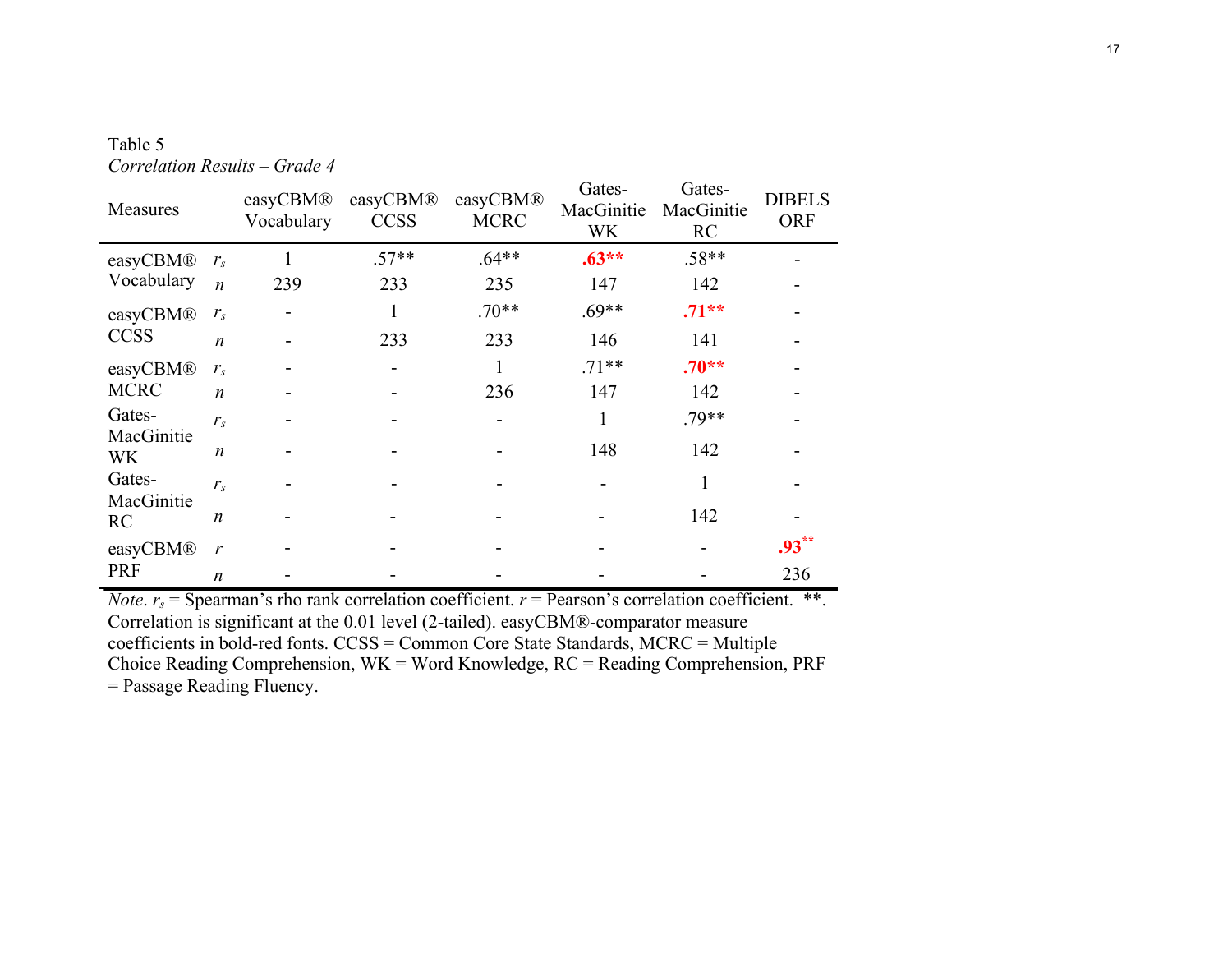| Measures                                                        |                  | easyCBM®<br>Vocabulary | easyCBM®<br><b>CCSS</b> | easyCBM®<br><b>MCRC</b> | Gates-<br>MacGinitie<br><b>WK</b> | Gates-<br>MacGinitie<br>RC | <b>DIBELS</b><br><b>ORF</b> |
|-----------------------------------------------------------------|------------------|------------------------|-------------------------|-------------------------|-----------------------------------|----------------------------|-----------------------------|
| easyCBM®<br>Vocabulary                                          | $r_{\rm s}$      |                        | $.51**$                 | $.52**$                 | $.49**$                           | $.51**$                    |                             |
|                                                                 | $\boldsymbol{n}$ | 202                    | 197                     | 190                     | 94                                | 95                         |                             |
| easyCBM®<br><b>CCSS</b>                                         | $r_{s}$          |                        |                         | $.47**$                 | $.51**$                           | $.58**$                    |                             |
|                                                                 | $\boldsymbol{n}$ |                        | 198                     | 188                     | 92                                | 93                         |                             |
| easyCBM®<br><b>MCRC</b>                                         | $r_{s}$          |                        |                         | 1                       | $.53**$                           | $.42**$                    |                             |
|                                                                 | $\boldsymbol{n}$ |                        |                         | 192                     | 91                                | 92                         |                             |
| Gates-<br>MacGinitie<br><b>WK</b><br>Gates-<br>MacGinitie<br>RC | $r_{s}$          |                        |                         |                         |                                   | $.73**$                    |                             |
|                                                                 | n                |                        |                         |                         | 96                                | 96                         |                             |
|                                                                 | $r_{\rm s}$      |                        |                         |                         |                                   |                            |                             |
|                                                                 | n                |                        |                         |                         |                                   | 97                         |                             |
| easyCBM®                                                        | $\mathbf{r}$     |                        |                         |                         |                                   |                            | $.88**$                     |
| <b>PRF</b>                                                      | n                |                        |                         |                         |                                   |                            | 208                         |

Table 6 *Correlation Results – Grade 5*

*Note.*  $r_s$  = *Spearman's rho rank correlation coefficient.*  $r$  = *Pearson's correlation coefficient. \*\*. Correlation is significant at the 0.01 level (2-tailed). easyCBM®-comparator measure coefficients in bold-red fonts. CCSS = Common Core State Standards, MCRC = Multiple Choice Reading Comprehension, WK = Word Knowledge, RC = Reading Comprehension, PRF = Passage Reading Fluency.*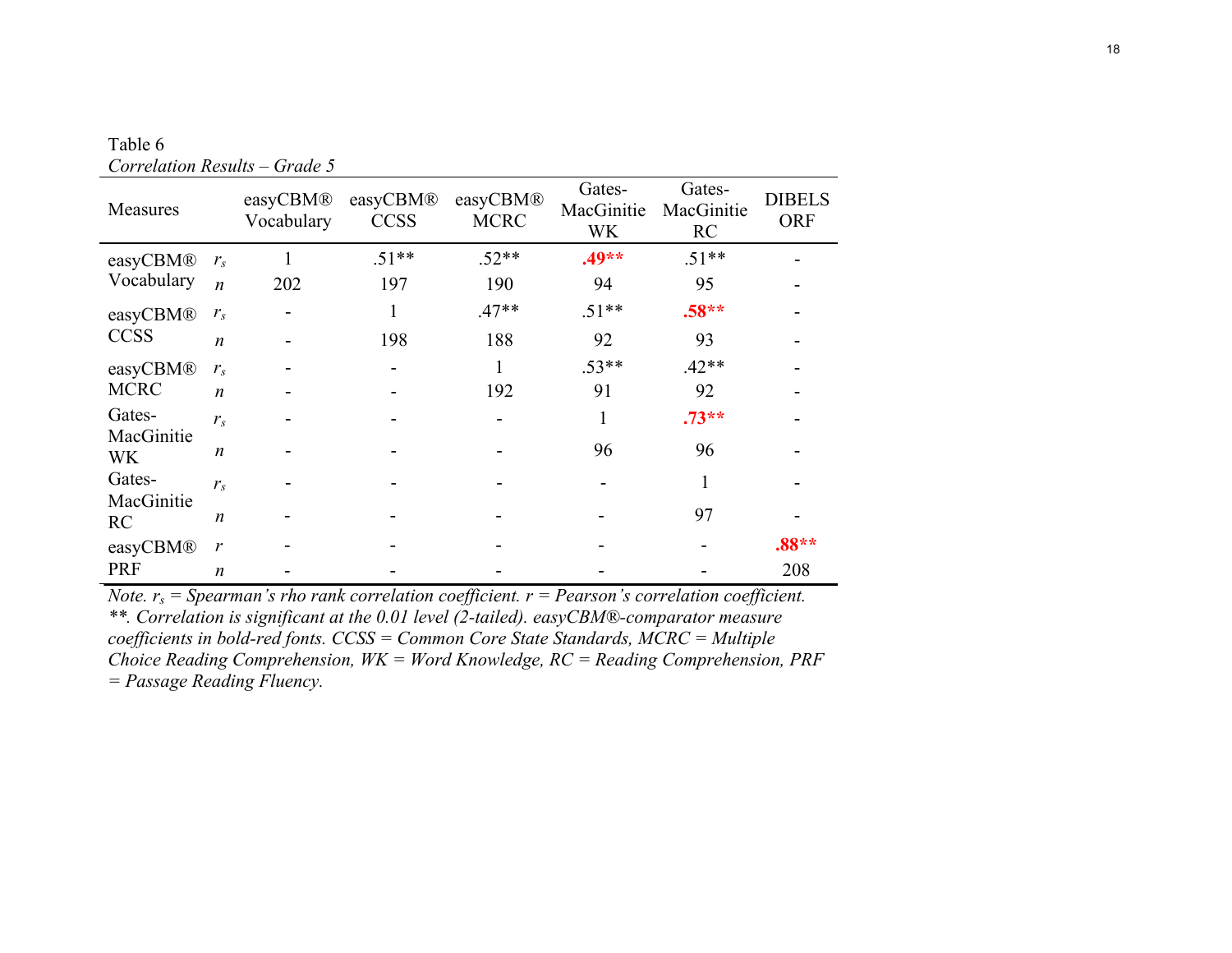#### **Discussion**

The criterion-validity evidence gathered from this study suggests that the easyCBM® Vocabulary, CCSS and reading comprehension measures had low to moderate correlations with the Gates-MacGinitie Word Knowledge and Reading Comprehension measures across Grades 2- 5. The low-moderate correlations between the two vocabulary measures could be due to the differences in assessment targets. The easyCBM® Vocabulary was designed using the Oregon State Standards for vocabulary. The Gates-MacGinitie Word Knowledge test, on the other hand, measures idioms, parts of speech, and word meaning. Similarly, the easyCBM® CCSS was created to address the Common Core State Standards for reading in Literature, Informational Text, and Literacy in Science and Technical Subjects and the easyCBM® MCRC Reading Comprehension measures consist of questions assessing students' literal, inferential, and evaluative comprehension skills. The Gates-MacGinitie reading comprehension measures, on the other hand, assess primarily literal comprehension according to their publisher.

Finally, the easyCBM® passage reading fluency measures was highly correlated with the DIBELS ORF measures across the grades. Overall, results from this study suggest a moderate level of evidence of criterion validity for the easyCBM® measures with the Gates-MacGinitie reading tests and a high level of evidence of criterion validity was found for the easyCBM® PRF measure with the DIBELS ORF.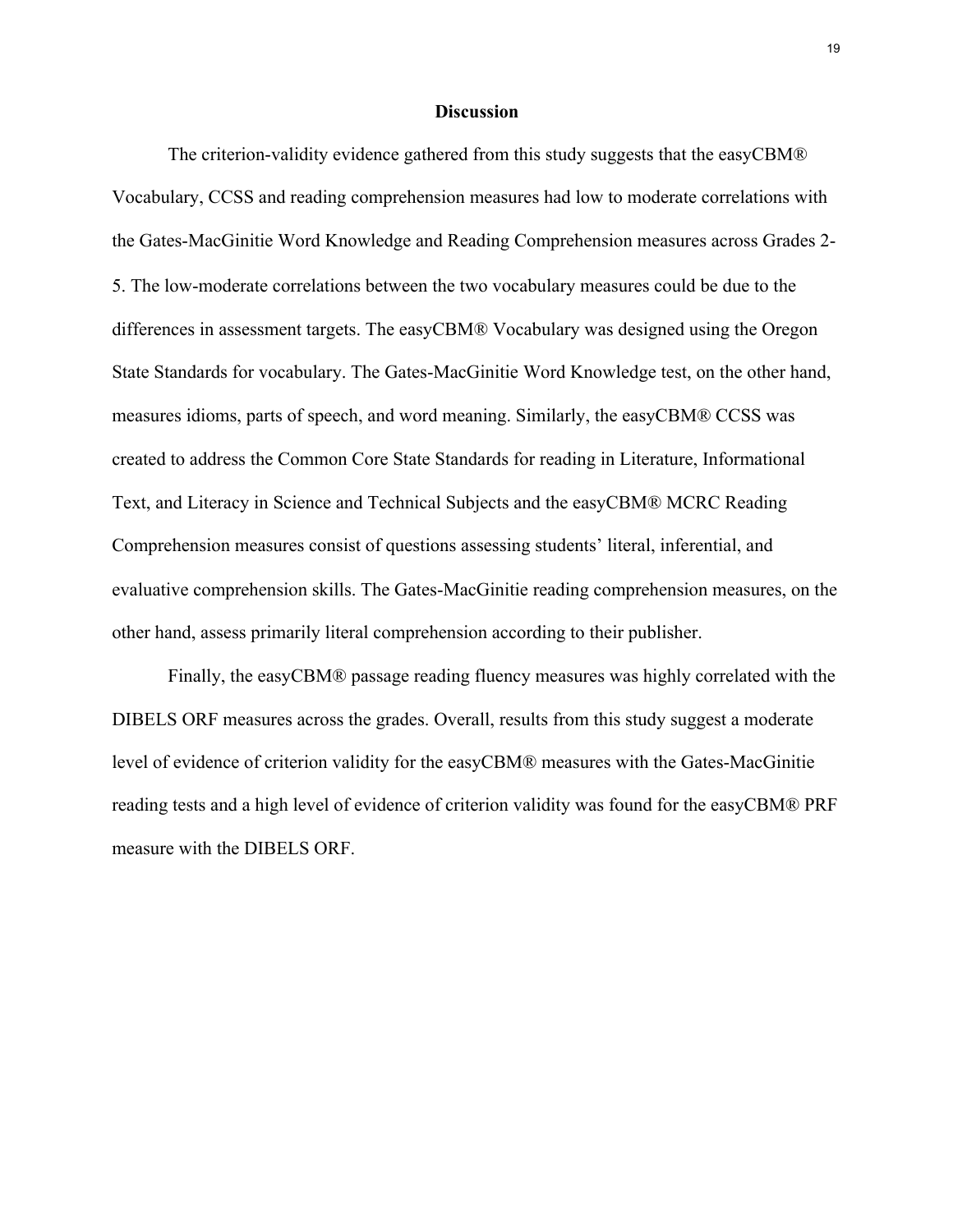#### **References**

- Alonzo, J., & Tindal, G. (2009). *Alternate form and test-retest reliability of easyCBM reading measures* (Technical Report No. 0906). Eugene, OR: Behavioral Research and Teaching, University of Oregon.
- Good, R. H., & Kaminski, R. A. (Eds.). (2002). Dynamic Indicators of Basic Early Literacy Skills (6th ed.). Eugene, OR: Institute for the Development of Educational Achievement.
- Hintze, J. M., Ryan, A. L., & Stoner, G. (2003). Concurrent validity and diagnostic accuracy of the Dynamic Indicators of Basic Early Literacy Skills and the Comprehensive Test of Phonological Processing. *School Psychology Review*, 32, 541 – 556.
- Kaminski, R. A., & Good, R. H., III (1996). Toward a technology for assessing basic early literacy skills. *School Psychology Review, 25,* 215 - 227.
- Jamgochian, E. M., Park, B. J., Nese, J. F. T., Lai, C. F., Sáez. L., Anderson, D., Alonzo, J., & Tindal, G. (2010). *Technical Adequacy of the easyCBM Grade 2 Reading Measures*  (Technical Report No. 1004). Eugene, OR: Behavioral Research and Teaching, University of Oregon.
- Lai, C. F., Irvin, P. S., Park, B. J., Alonzo, J., & Tindal, G. (2012a). *Analyzing the Reliability of the easyCBM Reading Comprehension Measures: Grade 3* (Technical Report No. 1202). Eugene, OR: Behavioral Research and Teaching, University of Oregon.
- Lai, C. F., Irvin, P. S., Alonzo, J., Park, B. J., & Tindal, G. (2012b). *Analyzing the Reliability of the easyCBM Reading Comprehension Measures: Grade 2* (Technical Report No. 1201). Eugene, OR: Behavioral Research and Teaching, University of Oregon.
- MacGinitie, W. H., MacGinitie, R. K., Maria, K., & Dreyer, L. G. (2000). Gates-MacGinitie reading tests: Manual for scoring and interpretation. Itasca, IL: Riverside.